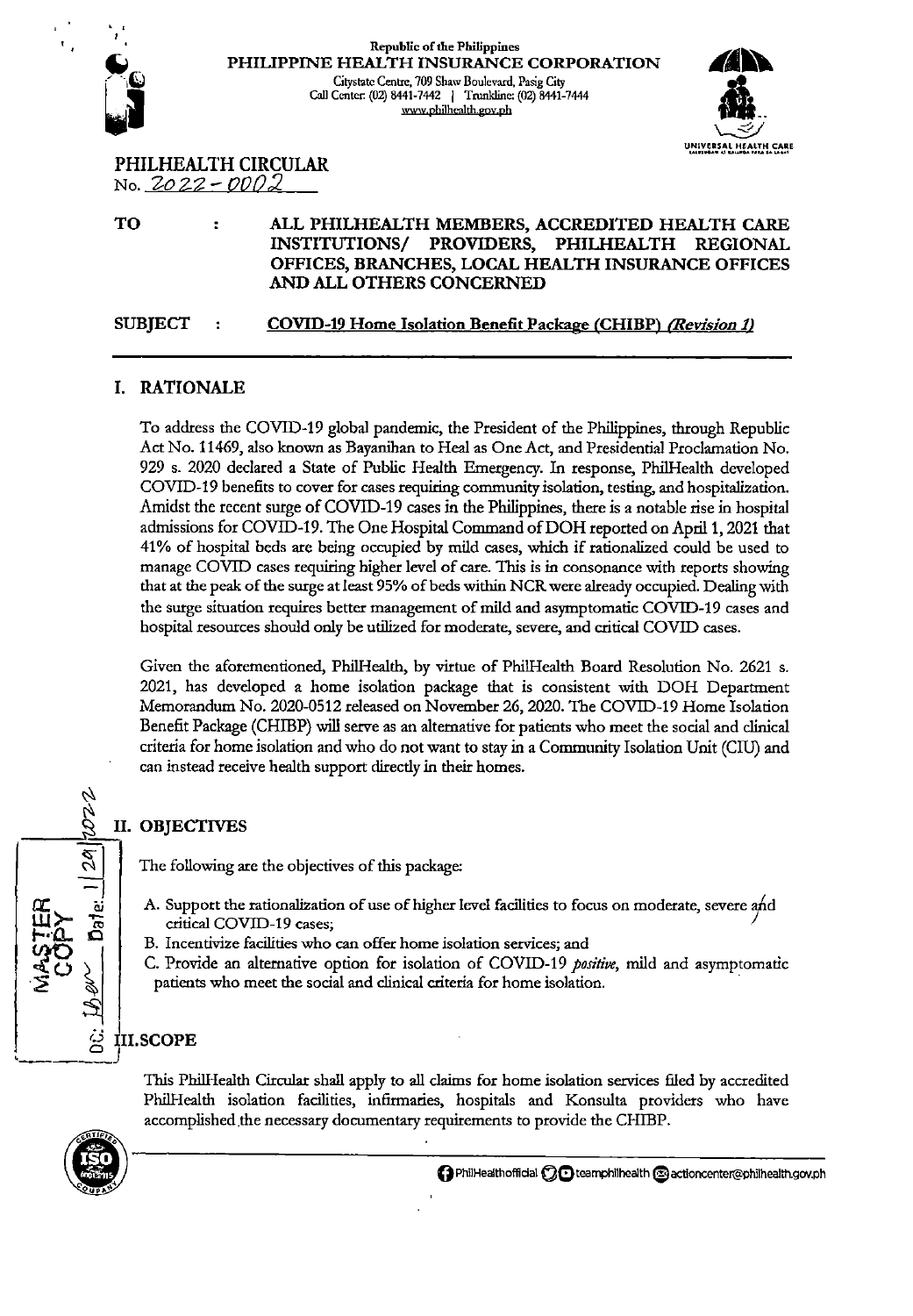#### IV. DEFINITION OF TERMS

- A. Asymptomatic any patient who tested positive for RT-PCR but with no s1gns and symptoms of COVID-19 disease
- B. Barangay Health Emergency Response Team (BHERT)<sup>1</sup> a team established by Department of the Interior and Local Government (DILG) MC No. 2020-023 to help implement local prevention and mitigation, preparedness and response measures for COVID-19.
- .C. Community Isolation Units (CIUs)<sup>2</sup>- DOH certified publicly or privately-owned nonhospital facilities set-up in coordination with or by the national government or local government units to serve as quarantine facilities for COVID-19 cases, based on DOH guidelines. Examples of CIUs include LIGTAS COVID Centers and Mega LIGTAS COVID Centers.
- D. Health Facility (HF)<sup>3</sup> which may be public or private, devoted primarily to the provision of services for health promotion, prevention, diagnosis, treatment, rehabilitation and palliation of individuals suffering from illness, disease, injury, disability, or deformity, or in need of obstetrical or other medical and nursing care.
- E. Isolation<sup>4</sup> the separation of ill or infected persons from others to prevent the spread of infection or contamination.
- F. Mild COVID-19- no pneumonia or hypoxial desaturation, acute onset of fever and cough or any three or more of the following: fever, cough, coryza, sore throat, diarrhea, anorexia/nausea/vomiting, loss of sense of smell or taste, general weakness/ body malaise/ fatigue, headache, myalgia.
- G. Teleconsultation<sup>6</sup> refers to the consultation done through telecommunications with the purpose being diagnosis or treatment of a patient, with the sites being remote from patient or physician.

#### V. POLICY STATEMENTS

### A. Rules For Accreditation In Providing The Covid-19 Home Isolation Benefit Package (CHIBP)

- 1. PhilHealth-accredited Community Isolation Units (CIUs), Infirmaries, Hospitals, and Konsulta providers shall be allowed to provide the CHIBP.
- 2. Interested PhilHealth accredited facilities shall submit additional documentary requirements as follows:
	- a. Completely filled-out CHIBP Self-Assessment Tool (Annex A: CHIBP Self-Assessment Tool)
	- b. Letter of Intent; (Annex B: Letter of Intent)
	- c. Signed Performance Commitment as CHIBP provider (Annex C: Performance Commitment);

Joint Administrative Order No. 2020-0001: Guidelines on Local Isolation and General Treatment Areas for COVID-19 cases (LIGTAS COVID) and the Community-based Management of Mild COVID-19 Cases  $2$  Ibid

<sup>4</sup> Joint Administrative Order No. 2020-0001: Guidelines on Local Isolation and General Treatment Areas for COVID-19 cases (LIGTAS COVID) and the Community-based Management of Mild COVID-19 Cases <sup>5</sup> Philippine COVID-19 Living Recommendationshttps://www.psmid.org/wp-content/uploads/2021/10/Living-Recommendations\_UPDATED\_04-June-2021.pdf;https://www.psmid.org/philippine-covid-19-livingrecommendations/



<sup>6</sup> Deldar, 2016; Van Dyk, 2014

**O** PhilHealthofficial **CO** teamphilhealth **Conditional Action** center @philhealth.gov.ph

Page 2 of 5

<sup>&</sup>lt;sup>3</sup> Republic Act No. 11223 or The Universal Health Care Act (UHC)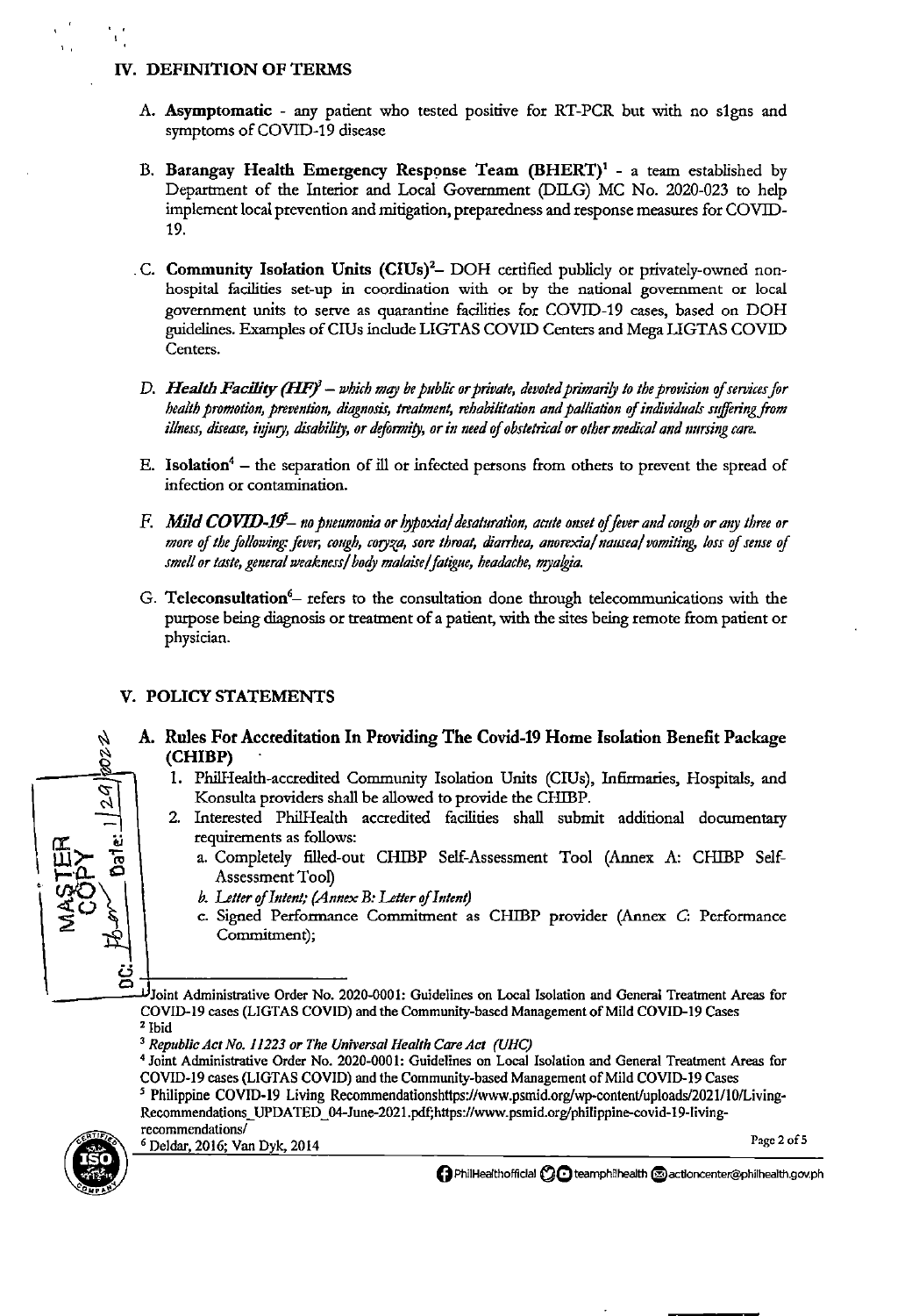- d. Service Delivery Agreements (SDAs) and/or an Authorization Letter under the following conditions:
	- d.1 Phi!Health Konsulta facilities and infirmaries shall include in their submission a signed SDA with a L1 to L3 hospital (Annex D) for referral in accordance with PhilHealth policy on COVID-19 inpatient benefit or referral plan to include transportation arrangement;
	- d.2 If the PhilHealth-accredited facility intends to engage the services of a telemedicine provider, the facility shall submit a signed Certification of Service Delivery Support with the telemedicine provider (Annex E: Certification of Service Delivery Support with a qualified telemedicine provider); and,
	- d.3 For facilities with no eClaims system (e.g. Konsulta providers), they should have an agreement with another PhilHealth-accredited provider that will file, submit claims and receive payments electronically on their behalf, in a way that is consistent with existing PhilHealth gnidelines and procedures. The facility shall submit an authorization letter for the use of the eCiaims system of their partner provider (Annex F: Authorization Letter for the Use of eClaims System).
- *3. A Health Facility (HF) previom!J accredited as a* G-IffiP *provider shalf indicate the CHIBP as one* if *its sef7lice capabilities in its Performance Commitment upon filing* if *application for continuous accreditation.*
- 4. *A cumnt!J accredited HF not previous!J accredited as a CHIBP provider but with intention to provide*  the package shall submit an application for re-accreditation without need to pay additional accreditation *fee. The accreditation of the CHIBP provider shall coincide with the accreditation of the HF.*

### **B. Benefit Package**

- 1. The COVID-19 Home Isolation Benefit Package (CHIBP) shall include all identified services needed to effectively manage COVID-19 confirmed asymptomatic and mild cases needing isolation, based on existing relevant clinical practice gnidelines and as approved by the Corporation (Annex G: COVID-19 Home Isolation Benefit Package Services).
- 2. Testing and inpatient services for COVID-19 patients shall be covered by other applicable COVID-19 case rates.
- 3. The package shall be paid as a case rate (see Annex H: CHIBP Package Rate and Rules on Co-pay).
- 4. Health care workers identified to be part of the Home Isolation Team (Annex A: CHIBP Self-Assessment Tool) shall be provided additional incentives (i.e. hazard pay) by the accredited health care facility.

# <sup>~</sup>**C. Availment of the Benefit Package for Home Isolation**  8<br>"<br>|

 $\bar{\mathbf{t}}$ 

.

- 1. All Filipinos registered under the National Health Insurance Program (NHIP) shall be eligible to avail of the program benefit. Filipinos who are not yet registered under the program shall automatically be coveted, provided that they complete and submit an accomplished PhilHealth Member Registration Form (PMRF) for the issuance of the PIN upon availing of the benefit package.
- 2. Ouly beneficiaries who passed both the clinical and social criteria shall be eligible to avail of the benefit. The beneficiary shall be assessed by the BHERT using an assessment form (Annex I: Assessment Checklist of Clinical and Social Criteria for COVID-19 Home Isolation Benefit Package). The required assessment form shall be dowuloaded and printed by the member and submitted to the BHERT upon the latter's visit. The PhilHealth Regional Office/Local Health Insurance Office shall provide the printed forms to Local Government Units in anticipation of cases where affected members are not able to download and print the form (Annex J:Patient Pathway and Benefit Availment *Process).* ·



**r.t:** ~ (ij ن<br>ناھ<br>20

 $F_{\pm}$ 

*i3*  **0** 

I

,.

**I''** •

' , '

Page 3 of 5

**0 Phi/Healthoffidal (2Qteamphilhealth €)actioncenter@philhealth.gov.ph**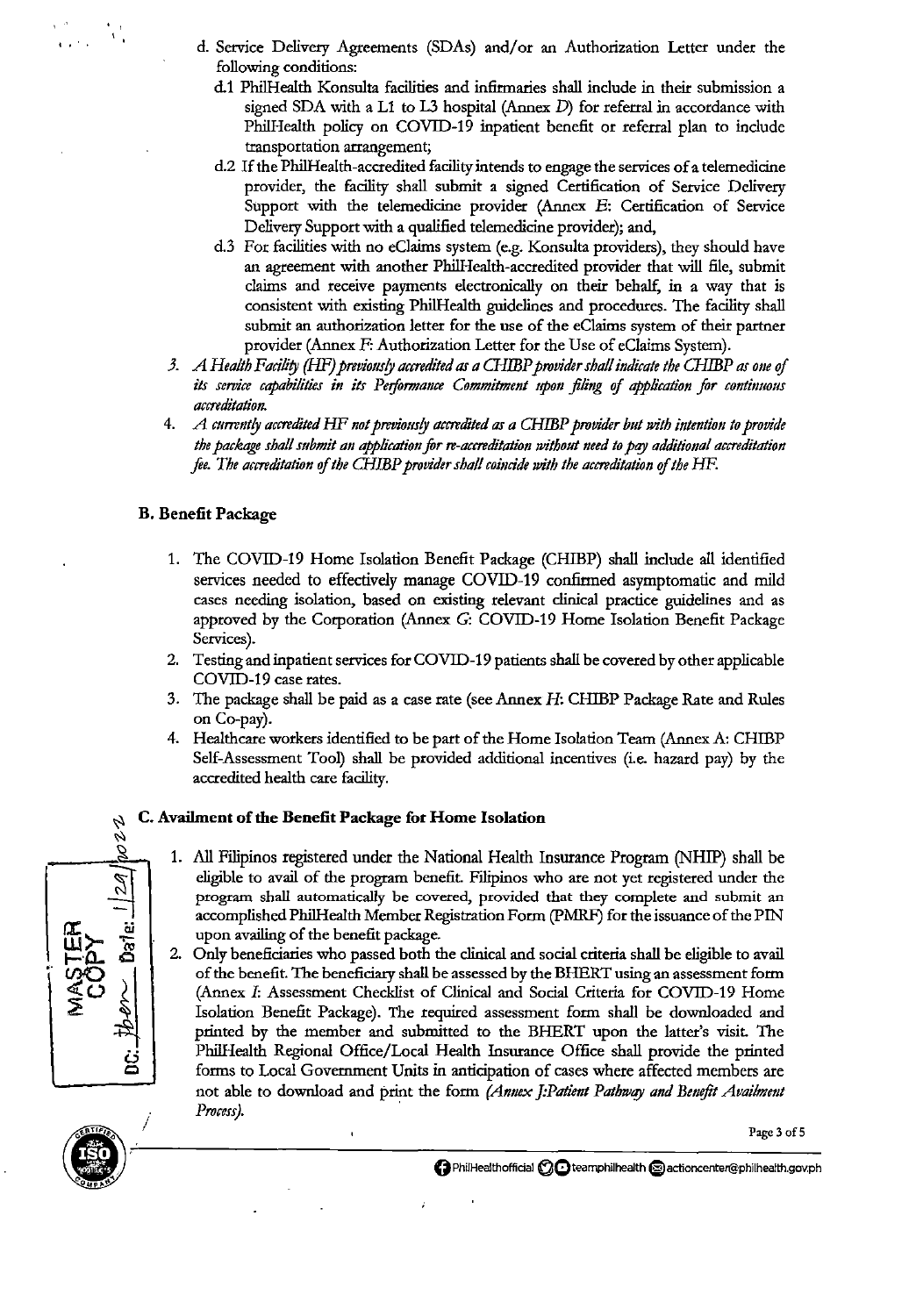- 3. Eligible beneficiaries may check the PhilHealth website for the list of their preferred CHIBP provider.
- 4. All CHIDP claims shall be submitted electronically with complete documentaty requirements (Annex *K*: Claims Requirement).
- 5. Direct filing of claims by the beneficiaries shall not be allowed.
- 6. All claims submitted shall be processed by PhilHealth within sixty (60) calendar days from receipt of claim provided that all requirements are submitted.
- 7. The filing period for claims shall be subject to prevailing PhilHealth policies aod guidelines including special privileges granted during fortuitous events.
- 8. Claims with incomplete requirements or discrepancies shall be returned to the *health facility* (RTI-I) for compliaoce within 60 calendar days from receipt of notice.
- 9. The accredited facility may apply for motion for reconsideration for all denied claims based on existing PhilHealth policies.
- 10. In cases where the patient experiences clinical deterioration during the home isolation period, the facility shall refer the patient to a higher level facility in accordance with DOH standards and guidelines. The accredited PhilHealth facility may file for CHIBP claim for patients traosferred to higher facilities due to clinical deterioration even if the period of isolation is less than ten (10) days.
- 11. In the event that the patient expires due to COVID-19 in the course of home isolation, the accredited facility shall be eligible to file a claim for the CHIBP.

## D. Rules on Consultation, Patient Monitoring, and Teleconsultation

- 1. Informed consent (Annex M: Authorization and Consent to Participate in Telemedicine Consultation) must be secured from patients. The health care providers must apprise patients of their rights and inform them of the risks and limitations of telemedicine at the start of each teleconsultation.
- 2. The initial encounter to determine whether the patient is *clillicai!J* eligible for home isolation shall be conducted by the physician through face-to-face consultations.
- 3. The CHIDP shall allow for subsequent consultations and daily monitoring (Annex N: Home Isolation Patient Monitoring Sheet) of patients for home isolation through teleconsultation, either through telephony or video consultations.
- 4. The provision of teleconsultations shall be done in accordance with prevailing DOH rules and guidelines in telemedicine practice (DOH-UP JMC 2020-0001) and shall be compliant with data privacy laws.

## E. Monitoring and Evaluation

- 1. All PhilHealth-accredited facilities claiming for this benefit package shall be subject to the rules on monitoring prescribed by PhilHealth.
- 2. Feedback mechanisms on the package implementation shall be established to address implementation issues and concerns.
- 3. PhilHealth shall conduct a periodic review of this policy and specific provisions shall be revised as needed.
- 4. The accredited facility shall keep the patient's medical chart and monitoring sheet. These records must be made available upon the request of PhilHealth.

## Annexes

- 1. Annex A: CHIBP Self-Assessment Tool
- 2. Annex B: *Ltlfer oflntml*
- 3. Annex C: Performaoce Commitment
- 4. Annex D: Certification of Service Delivery Agreement with a Referral Facility
- 5. Annex E: Certification of Service Delivery Agreement with a qualified telemedicine Page 4 of 5



.,....  $\mathbf{S}$ 

 $\frac{1}{K}$  .  $\epsilon$ 

 $\left\{\right.$ 

...

. ' '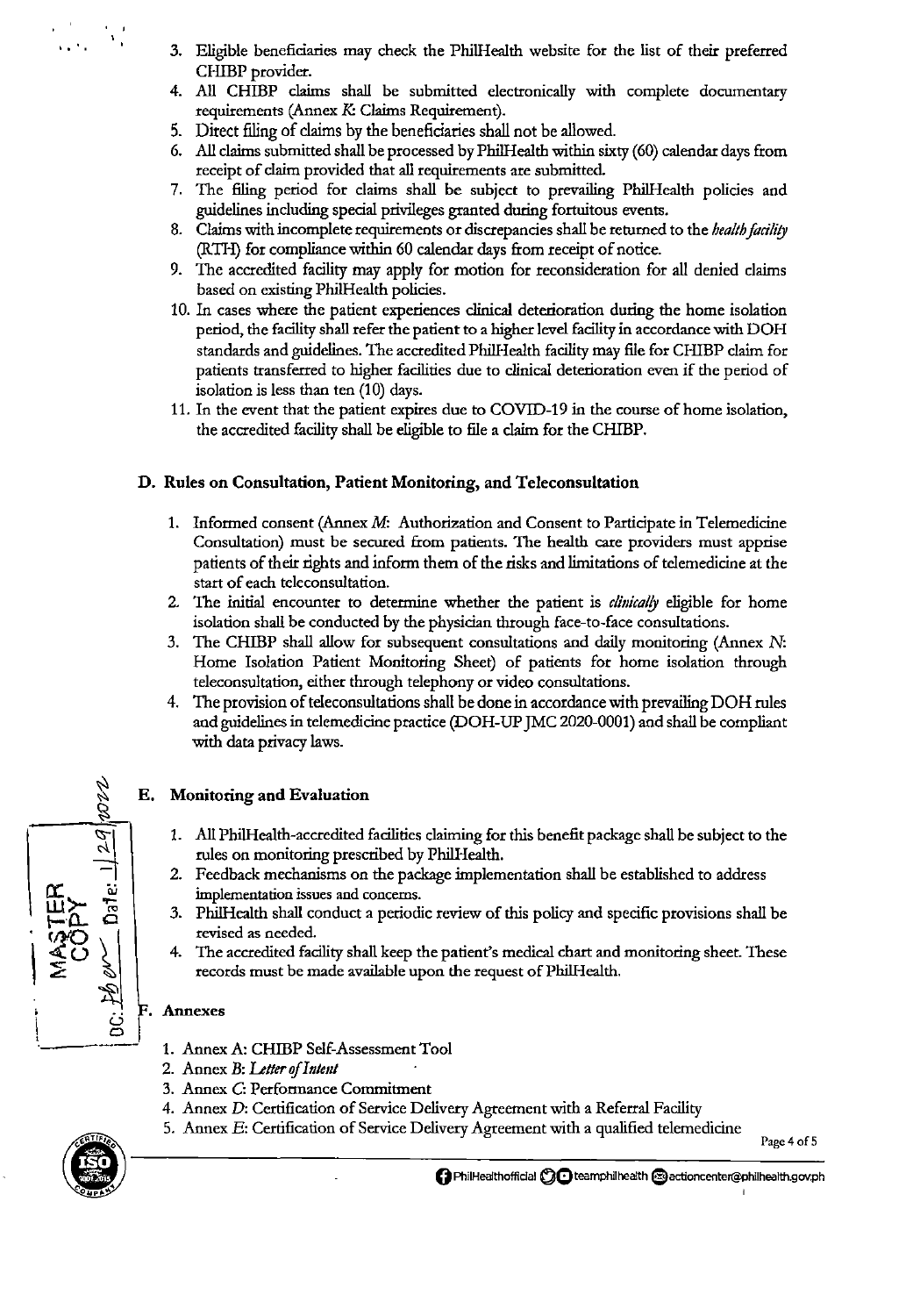- provider
- 6. Annex F: Authorization Letter for Use of eClaim System
- 7. Annex G: COVID-19 Home Isolation Benefit Package Services
- 8. Annex H: CHIBP Package Rate and Rules on Co-pay
- 9. Annex I: Assessment Checklist of Clinical and Social Criteria for COVID-19 Home Isolation Benefit Package
- 10. Annex J: Patient Pathway and Benefit Availment Process
- 11. Annex K: Claims Requirement
- 12. Annex L: Certification of COVID-19 Home Isolation Kit Issuance
- 13. Annex M: Authorization and Consent to Participate in Telemedicine Consultation
- 14. Annex N: Home Isolation Patient Monitoring Sheet

#### VI. PENALTY CLAUSE

Any violation of this PhilHealth Circular, terms and conditions of the Performance Commitment, and all existing related PhilHealth Circulars and directives shall be dealt with accordingly.

#### VII. TRANSITORY PROVISION

Manual submission of claims shall be allowed until such time that a notification of termination is released through a PhilHealth Advisory.

#### VIII. REPEALING CLAUSE

This policy repeals PhilHealth Circular No. 2021-0014 titled "COVID-19 Home Isolation Benefit Package.'

#### IX. DATE OF EFFECTIVITY

This PhilHealth Circular shall take effect immediately after publication in any newspaper of general circulation or Official Gazette. A copy thereof shall be deposited thereafter with the Office of the National Administrative Register at the University of the Philippines Law Center.

**ATTLEDANTE A. GIERRAN, CPA,** President and Chief Executive Officer (PCEO)

<u>January</u> 28,2022 Date\_signed: <u> COVID-19 Home Isolation Benefit Package (CHIBP) (*Revision 1)*</u>

Page 5 of 5

↑ PhilHealthofficial C C teamphilhealth @actioncenter@philhealth.gov.ph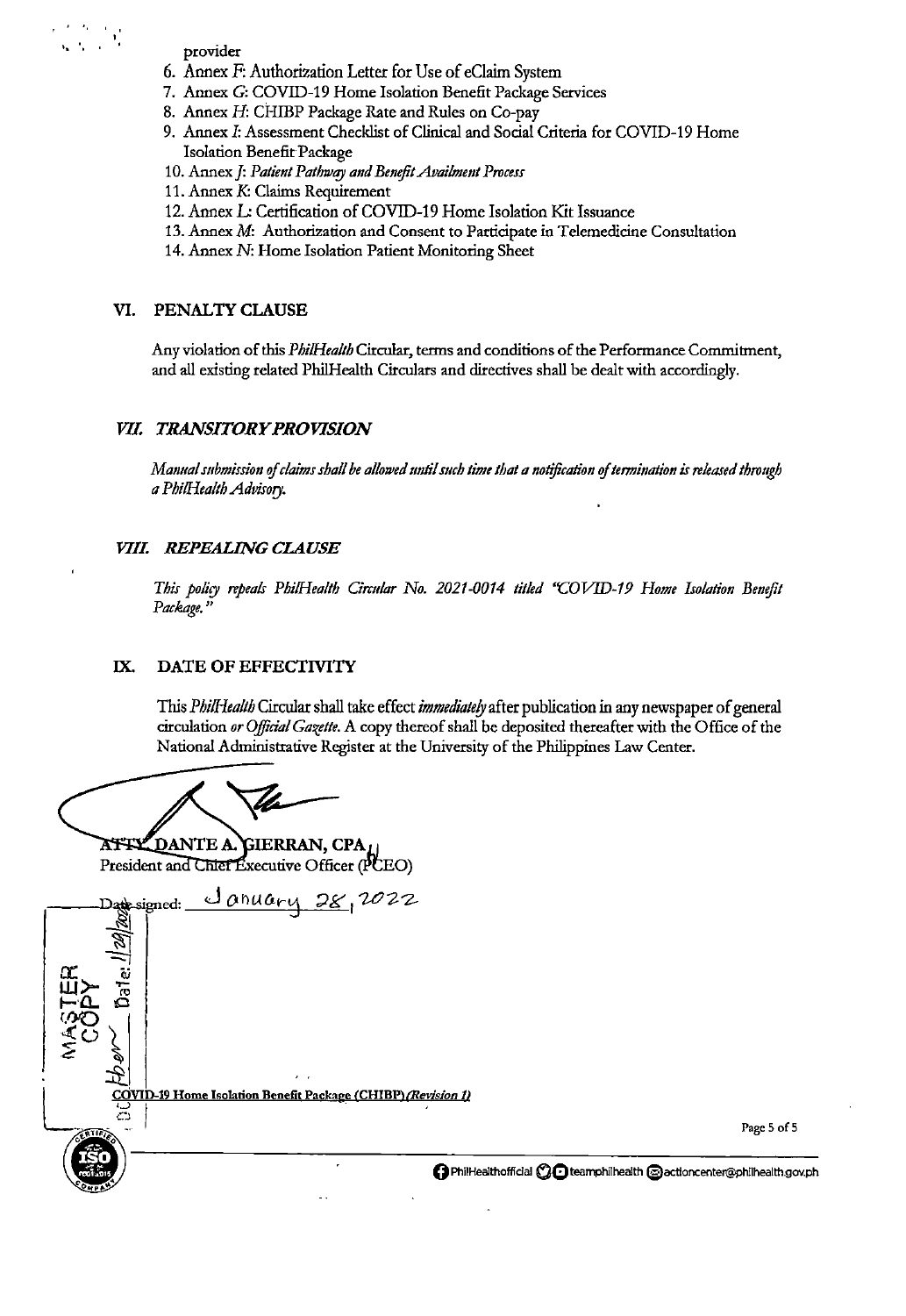#### Annex A: CHIBP Self-Assessment Tool



Republic of the Philippines PHILIPPINE HEALTH INSURANCE CORPORATION Citystate Centre, 709 Shaw Boulevard, Pasig City<br>Call Center: (02) 441-7442 | Trunkline: (02) 441-7444<br>www.philhealth.gov.ph



PhilHealth COVID 19 Home Isolation Benefit Package(CHIBP) Self-Assessment/Accreditation Survey Tool for

| Address: the contract of the contract of the contract of the contract of the contract of the contract of the contract of the contract of the contract of the contract of the contract of the contract of the contract of the c |                |                                                                                                                                                                                                                                      |
|--------------------------------------------------------------------------------------------------------------------------------------------------------------------------------------------------------------------------------|----------------|--------------------------------------------------------------------------------------------------------------------------------------------------------------------------------------------------------------------------------------|
| Contact Number: and the contract Number:                                                                                                                                                                                       |                | Email: <u>Email and the second second second second second second second second second second second second second second second second second second second second second second second second second second second second seco</u> |
| Ownership of Health Facility: $\Box$ Government<br>Date of Assessment: (MM/DD/YY): ______                                                                                                                                      | $\Box$ Private |                                                                                                                                                                                                                                      |

Type of Health Facilities:

 $\begin{array}{ll}\n\Box \text{ Hospital OPD Dept.}/\text{Section (Level} \quad \text{Initial OPD Dept.}/\text{Section}\n\end{array}$  $\overline{\phantom{0}}$ 

 $\square$  <br> CIU □ Konsulta Provider **Accreditation Validity** 

|                    |          | MINIMUM ACCREDITATION REQUIREMENTS                                  |                                 | Applicant        | <b>PhilHealth Surveyor</b> |                                           |                |
|--------------------|----------|---------------------------------------------------------------------|---------------------------------|------------------|----------------------------|-------------------------------------------|----------------|
|                    |          |                                                                     |                                 | Please check     |                            | Please mark with check                    |                |
|                    |          |                                                                     |                                 | $(\vee)$ the box |                            | $(\forall)$ if present (indicate evidence |                |
|                    |          |                                                                     |                                 |                  |                            | provided: photos, videos/virtual          |                |
|                    |          |                                                                     | corresponding<br>to your answer |                  |                            | observation), or mark with X if absent    | <b>REMARKS</b> |
|                    |          |                                                                     | Yes <sup>-</sup>                | No               | <b>Yes</b>                 | No                                        |                |
|                    |          |                                                                     |                                 |                  |                            |                                           |                |
|                    | 1.<br>2. | DOH license (for hospitals and infirmaries)                         |                                 |                  |                            |                                           |                |
|                    |          | Updated Signed performance commitment                               |                                 |                  |                            |                                           |                |
|                    | 3.       | Home Isolation Team - employed or contracted by the facility        |                                 |                  |                            |                                           |                |
|                    |          | 3.1. Certification of Employment/Contract Arrangement               |                                 |                  |                            |                                           |                |
|                    |          | 3.2. Telephone number:                                              |                                 |                  |                            |                                           |                |
|                    |          |                                                                     |                                 |                  |                            |                                           |                |
|                    | 4.       | Schedule of duties                                                  |                                 |                  |                            |                                           |                |
|                    | 5.       | Physician:                                                          |                                 |                  |                            |                                           |                |
|                    |          | 5.1. Valid PRC License                                              |                                 |                  |                            |                                           |                |
|                    |          | 5.2. Updated PhilHealth Accreditation                               |                                 |                  |                            |                                           |                |
|                    |          | 5.2.1. PhilHealth Accreditation Number_                             |                                 |                  |                            |                                           |                |
|                    | 6.       | <b>Nurse</b>                                                        |                                 |                  |                            |                                           |                |
|                    |          | 6.1. Valid PRC License                                              |                                 |                  |                            |                                           |                |
|                    |          | 7. General Infrastructure of Provider (Provide evidence: Photos,    |                                 |                  |                            |                                           | If<br>any      |
|                    |          | videos, virtual observation)                                        |                                 |                  |                            |                                           | ONE of the     |
|                    |          | 7.1. Dedicated room and IT equipment for daily operation            |                                 |                  |                            |                                           | items<br>is    |
|                    |          | 7.2. Functional Toilet (*for employees)                             |                                 |                  |                            |                                           | missing,       |
|                    |          | 7.3. Fire safety provision                                          |                                 |                  |                            |                                           | mark NO.       |
|                    | 8.       | Home isolation kit (shall ensure availability once accreditation is |                                 |                  |                            |                                           |                |
|                    |          | granted)                                                            |                                 |                  |                            |                                           |                |
|                    |          | 1 liter 70% alcohol<br>a.                                           |                                 |                  |                            |                                           |                |
|                    |          | 5 pcs. Face mask<br>b,                                              |                                 |                  |                            |                                           |                |
|                    |          | 1 pulse oximeter<br>c.                                              |                                 |                  |                            |                                           |                |
|                    |          | 1 digital thermometer<br>d.                                         |                                 |                  |                            |                                           |                |
|                    |          | Drugs and medications (18 pcs. Paracetamol, 12 pcs. Lagundi<br>e.   |                                 |                  |                            |                                           |                |
|                    |          | tablets or equivalent, 6 sachets oral rehydration salts, 10 pcs     |                                 |                  |                            |                                           |                |
|                    |          | Vitamin D and 10 pcs Vitamin C)                                     |                                 |                  |                            |                                           |                |
|                    |          | Authorization and Consent to Participate in Teleconsultation<br>f.  |                                 |                  |                            |                                           |                |
|                    | ۱9.      | <b>OTHER REQUIREMENTS</b>                                           |                                 |                  |                            |                                           |                |
|                    |          | 9.1. Referral Plan - Functional referral system from the            |                                 |                  |                            |                                           |                |
|                    |          | community to higher level of health care facility, as applicable    |                                 |                  |                            |                                           |                |
| Date: $1/20$ /op22 |          | 9.2. Service Delivery Agreement (MOA/Contract) with referral        |                                 |                  |                            |                                           |                |
|                    |          | facility, as applicable                                             |                                 |                  |                            |                                           |                |
|                    |          | 9.3. Service Delivery Agreement with a qualified telemedicine       |                                 |                  |                            |                                           |                |
|                    |          | provider (optional)                                                 |                                 |                  |                            |                                           |                |
| $\zeta$            |          | 9.4. Health facility has functional medical record (CIU and         |                                 |                  |                            |                                           |                |
|                    |          | Konsulta providers only)                                            |                                 |                  |                            |                                           |                |
|                    |          |                                                                     |                                 |                  |                            |                                           |                |

 $\mathbb{Z}^{\frac{1}{2}}$ 

Prepared by:

**Foar** 

.<br>ق

(Designation)

Head of Facility / Medical Director / Chief of Hospital (Signature over printed name and date signed)

Attested correct by:



Page 1 of 1 of Annex A

O PhilHealthofficial CO teamphilhealth @actioncenter@philhealth.gov.ph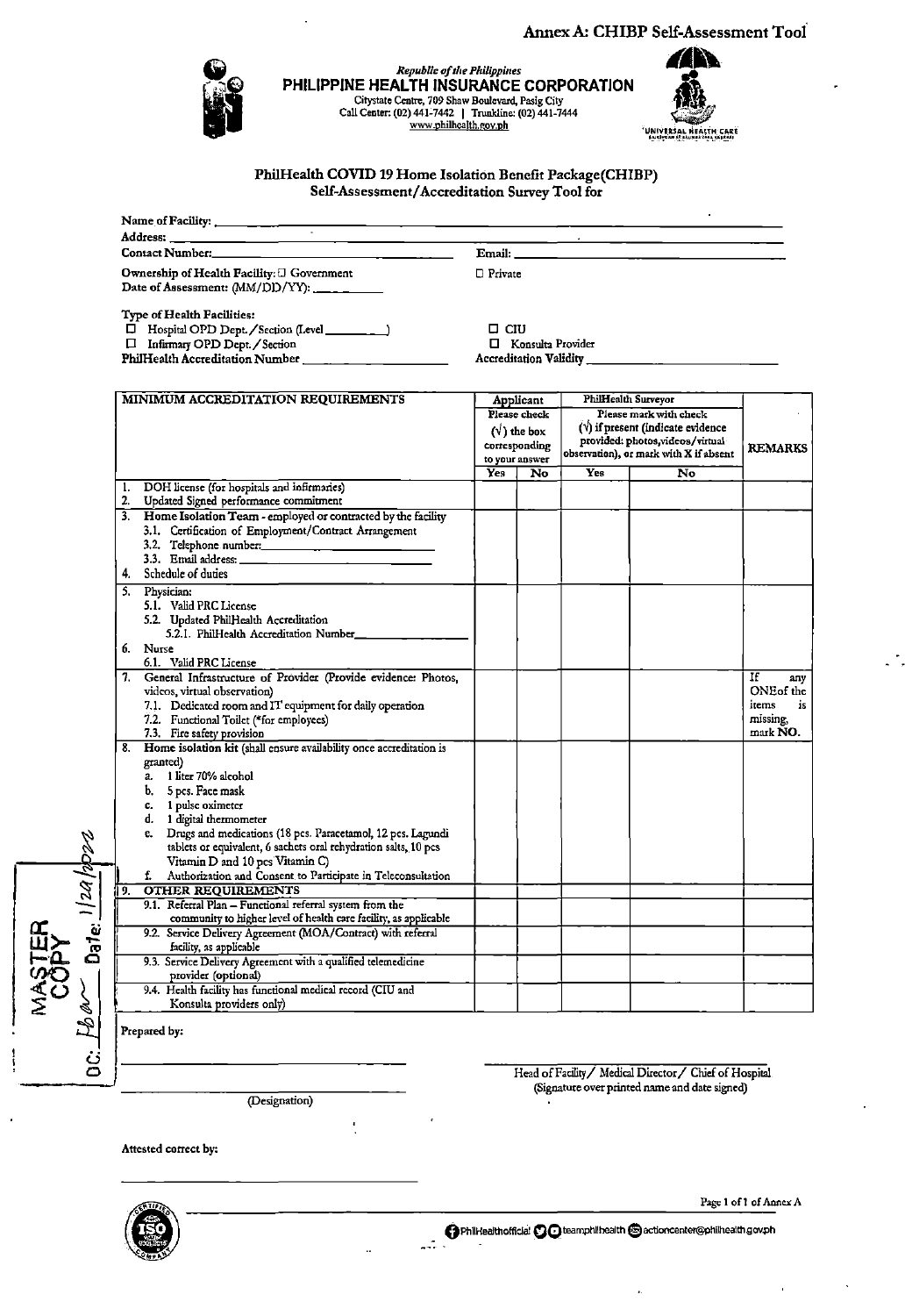#### **Annex B: Letter of Intent**

#### HEALTH FACILITY (HF) LOGO HFName HF Address

#### **LETTER OF INTENT**

(Name of Regional Vice President)

(Address ofPhilHealth Regional Office)

 $RVP$   $\longrightarrow$ 

We, the  $\frac{Name\ of\ HF)}{P}$  with address at  $\frac{1}{P}$ is applying to become a provider of the COVID 19 Home Isolation Benefit Package (CHIBP).

We have read and understood the policies and guidelines on the CHIBP stated in the PhilHealth Circulars and other applicable PhilHealth issuances. We fully agree with the conditions set to qualify as an accredited CHIBP provider.

(Signature over Printed Name) Medical Director/Medical Center Chief/ Head of facility Name of Health Facility

 $\overline{a}$ 



**Page 1 of 1 of Annex B** l.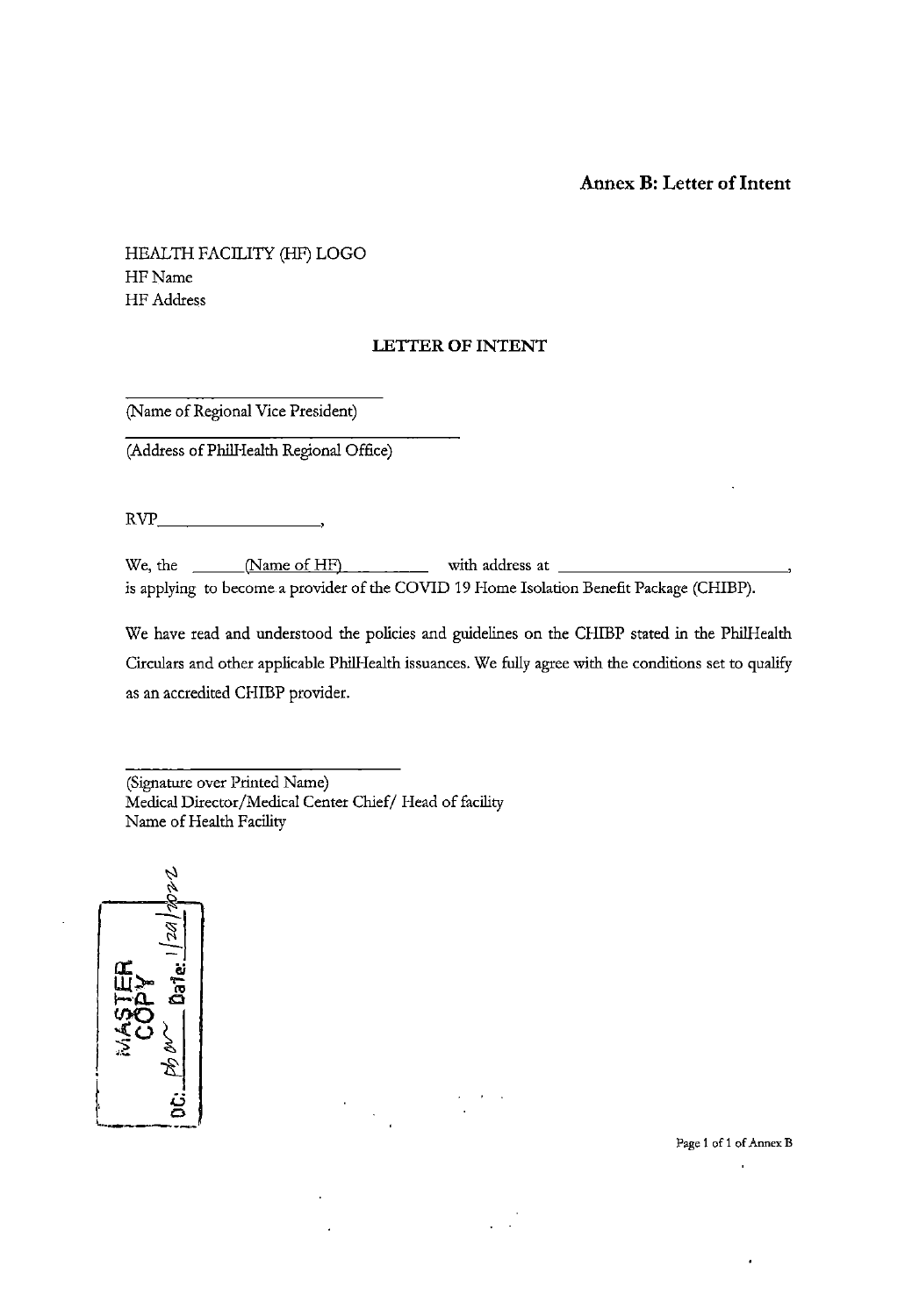#### Annex C: Performance Commitment

Aug. 2018

#### (Letterhead of Healthcare Provider)

(Date)

#### PHILIPPINE HEALTH INSURANCE CORPORATION

17th Flr., City State Centre Bldg., Shaw Blvd., Pasig City

#### SUBJECT : Performance Commitment for HCI (Rev 3)

#### Sir/Madam:

9.

Z

'

To guarantee onr commitment to the National Health Insnrance Program ("NHIP''), we respectfully submit this Performance Commitment.

And for the purposes of this Performance Commitment, we hereby warrant the following: representations:

#### A. REPRESENTATION OF ELIGIBILITIES

- I. That we are a duly registered/licensed/ certified health care facility capable of delivering the services expected from the type of healthcare provider that we are applying for.
- 2. That we are a member in good standing of the Philippine Hospital Association. (for hospitals and infirmaries only).
- 3. a. For single HCI

| a. For single HCI                         |  |
|-------------------------------------------|--|
|                                           |  |
|                                           |  |
| and doing business under the name of ____ |  |
|                                           |  |
|                                           |  |

b. For Health Systems/ HCI groups

That the following facilities, as guaranteed by the heads of facilities listed in the following table,are capable of delivering the services expected from the type of healthcare provider that we are applying for:

| Ý.                     | Name of  | Type of facility         | Hospital    | License         | Manageme  |
|------------------------|----------|--------------------------|-------------|-----------------|-----------|
| $\vec{\omega}$         | Facility | (hospital, RHU/HC,       | Level (if   | Number/Certi    | nt (if    |
|                        |          | Birthing home/Lying-     | applicable) | ficate Number   | different |
| isd<br>Dai<br>Œ<br>LLI |          | in, ASC, dialysis clinic |             | (if applicable) | from the  |
|                        |          | (HD/PD), TB-             |             |                 | LGU)      |
|                        |          | DOTS,                    |             |                 |           |
| က<br>နိုင်             |          | ABTCs, DRTC,             |             |                 |           |
|                        |          | OHAT, etc.)              |             |                 |           |
| 子                      |          |                          |             |                 |           |
|                        |          |                          |             |                 |           |
| ံခ                     |          |                          |             |                 |           |
|                        |          |                          |             |                 |           |
|                        |          |                          |             |                 |           |

Page 1 of 6 of Annex C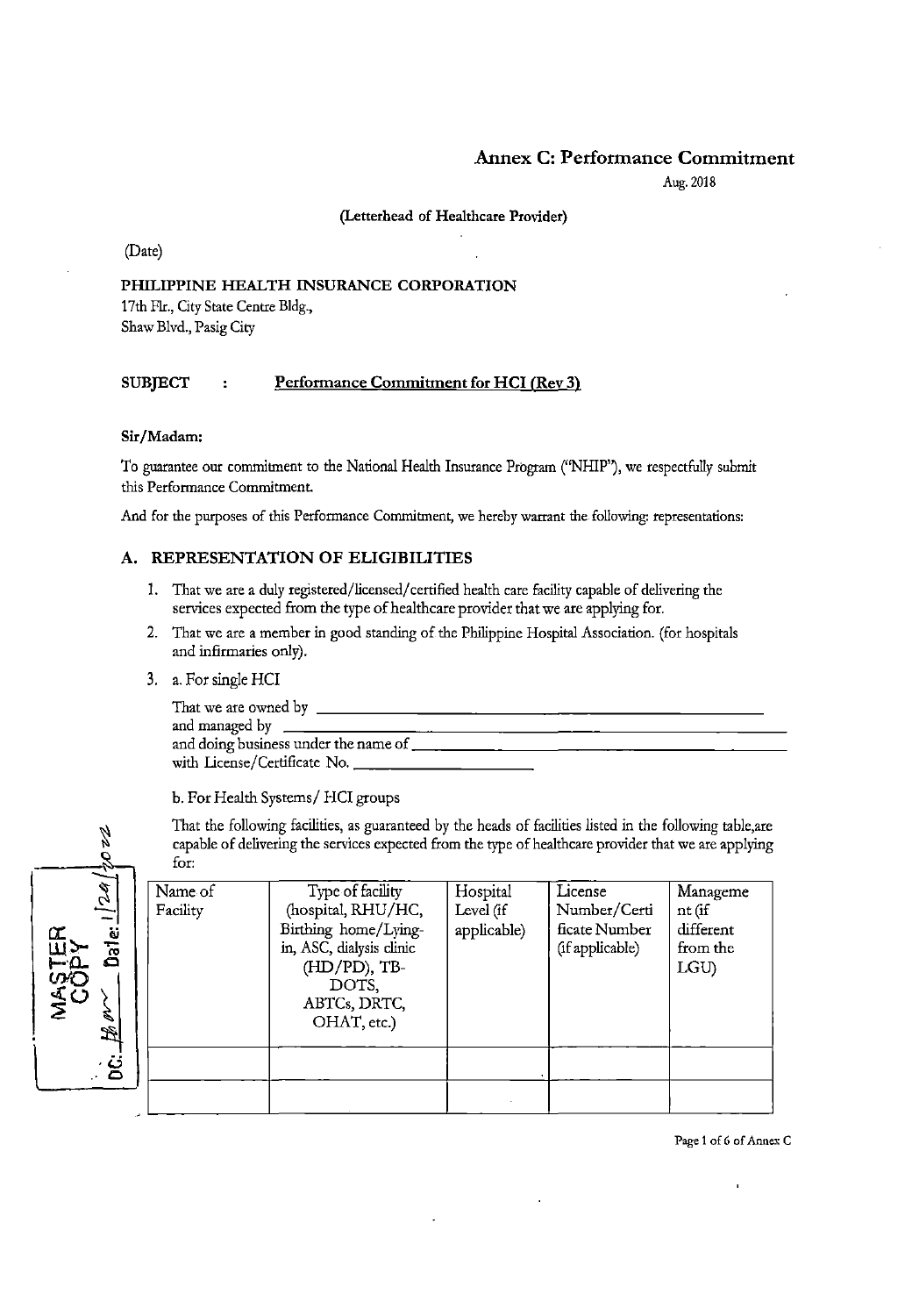That all professional health care providers in our facility, as applicable, are PhilHealth accredited, possess proper credentials and given appropriate privileges in accordance \vithour policies and procedures.

#### **B. COMPLIANCE TO PERTINENT LAWS/RULES & REGULATIONS /POLICIES/ ADMINISTRATIVE ORDERS AND ISSUANCES**

Further, we hereby commit ourselves to the following:

- 4. That out officers, employees, and other personnel are members in good standing of the NHIP.
- 5. That, as responsible owner(s) and/or manager(s) of the institution, we shall be jointly and severally liable for all violations committed against the provisions of Rep. Act No. 7875 including its Implementing Rules and Regulations (IRR) and Phi!Health policies issued pursuant thereto.
- 6. That we shall promptly inform Phi!Health prior to any change in the ownership and/ or management of our institution.
- 7. That any change in ownership and/ or management of our institution shall not operate to exempt the previous and/or present owner and/or manager from liabilities for violations of Rep. Act No. 7875, as amended, and its IRR
- 8. That we shall maintain active membership in the NHIP as an employer not only during the entire validity of out participation in the NHIP as a Health Care Institution (HCI) but also during the corporate existence of our institution.
- 9. That we shall abide with all the implementing rules and regulations, memorandum circulars, special orders, advisories and other administrative issuances by Phi!Health affecting us.
- 10. That we shall abide with all administrative orders, circulars and such other policies, rules and regulations issued by the Department of Health and all other related government agencies and instrumentalities governing the operations of HCis in participating in the NHIP.
- 11. That we shall adhere to pertinent statutory laws affecting the operations of HCis including but not limited to the Senior Citizens Act (R.A10645), the Breastfeeding Act (R.A. 7600), the Newborn Screening Act (R.A. 9288), the Cheaper Medicines Act (R.A. 9502), the Pharmacy Law (R.A. 5921), the Magna Carta for Disabled Persons (R.A. 9442), and all other laws, rulesand regulations that may hereafter be passed by the Congress of the of the Philippines or anyother authorized instrumentalities of the government.
- 12. That we shall promptly submit reports as may be required by Phi!Health, DOH and all other government agencies and instrumentalities governing the operations ofHCis.
- 13. That we shall facilitate distribution of the professional fee component of the PhilHealth payment/ reimbursement to the concerned professionals not exceeding thirty (30) calendar days upon receipt of the reimbursement or at a time frame as agreed upon by the HCI and their professionals.
- 14. That being a government-owned health care institution, we shall maintain a trust fund for the PhilHealth reimbursements in compliance to Section 34-A of Republic Act 10606 which provides that "revenues shall be used to defray operating costs other than salaries, to

 $\omega$ ~ ~ - **rL Oj w>-** .,... **t-·0- <sup>0</sup>**"' ~ ~ **"i co.**  I **<sup>u</sup> 0** 

**Page 2 of 6 of. Annex C**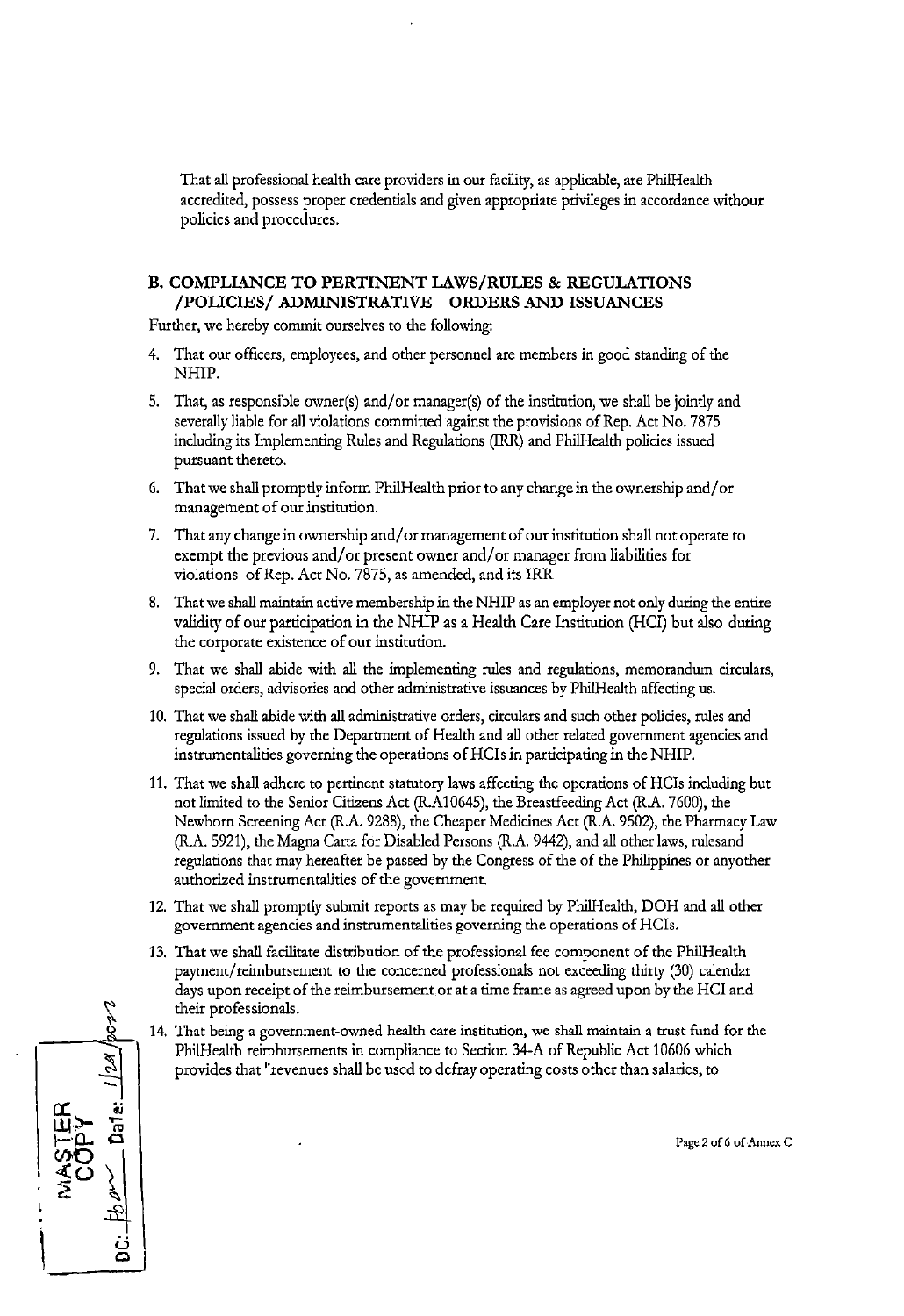maintain or upgrade equipment, plant or facility, and to maintain or improve the quality ofcare.

#### **C. CONDUCT OF CLINICAL SERVICES, RECORDS, PREPARATION OF CLAIMS AND UNDERTAKINGS OF PARTICIPATION IN THE NHIP**

15. a. For single HCI:

 $\sqrt{2}$ 

a<br>4

**0** 

 $\overline{\mathsf{L}}$ 

That we are duly capable of delivering the following services for the duration of the validity of *this*  commitment (please check appropriate boxes):

|                                  | Primary Care Facility                                                                             |
|----------------------------------|---------------------------------------------------------------------------------------------------|
|                                  | Level 1 hospital services                                                                         |
|                                  | Level 2 hospital services                                                                         |
|                                  | Level 3 hospital services                                                                         |
|                                  | Specialized services                                                                              |
|                                  | $\Box$ Radiotherapy                                                                               |
|                                  | Hemodialysis/Peritoneal Dialysis                                                                  |
|                                  |                                                                                                   |
|                                  | Benefit package and other services                                                                |
|                                  | $\Box$ Tuberculosis Directly Observed Treatment Short course (TB DOTS)                            |
|                                  | Maternity Care Package                                                                            |
|                                  | Newborn Care Package                                                                              |
|                                  | Malaria Package                                                                                   |
|                                  | Expanded Primary Care Benefit Package (EPCB)                                                      |
|                                  | $\Box$ Outpatient HIV/AIDS Package (for DOH identified hospitals only)                            |
|                                  | Animal Bite Package                                                                               |
|                                  | Z Benefit Package/s                                                                               |
|                                  |                                                                                                   |
|                                  |                                                                                                   |
| b. For Health Systems/HCI groups |                                                                                                   |
|                                  | That we shall deliver the following services for the duration of the validity of this commitment: |
| Name of Facility                 | Committed Services (choose from the enumerated services                                           |



- 16. That we shall provide and charge to the Phi!Health benefit of the client the necessary services including but not limited to drugs, medicines, supplies, devices, and diagnostic and treatment procedures for our Phi!Health clients.
- 17. That we, being an accredited government hospital or infirmary/ ASC/FDC/MCP /TB DOTS/ Animal Bite package/ DRTC/PCB and/ or contracted provider for the Z benefit

**Page 3 of 6 of Annex C**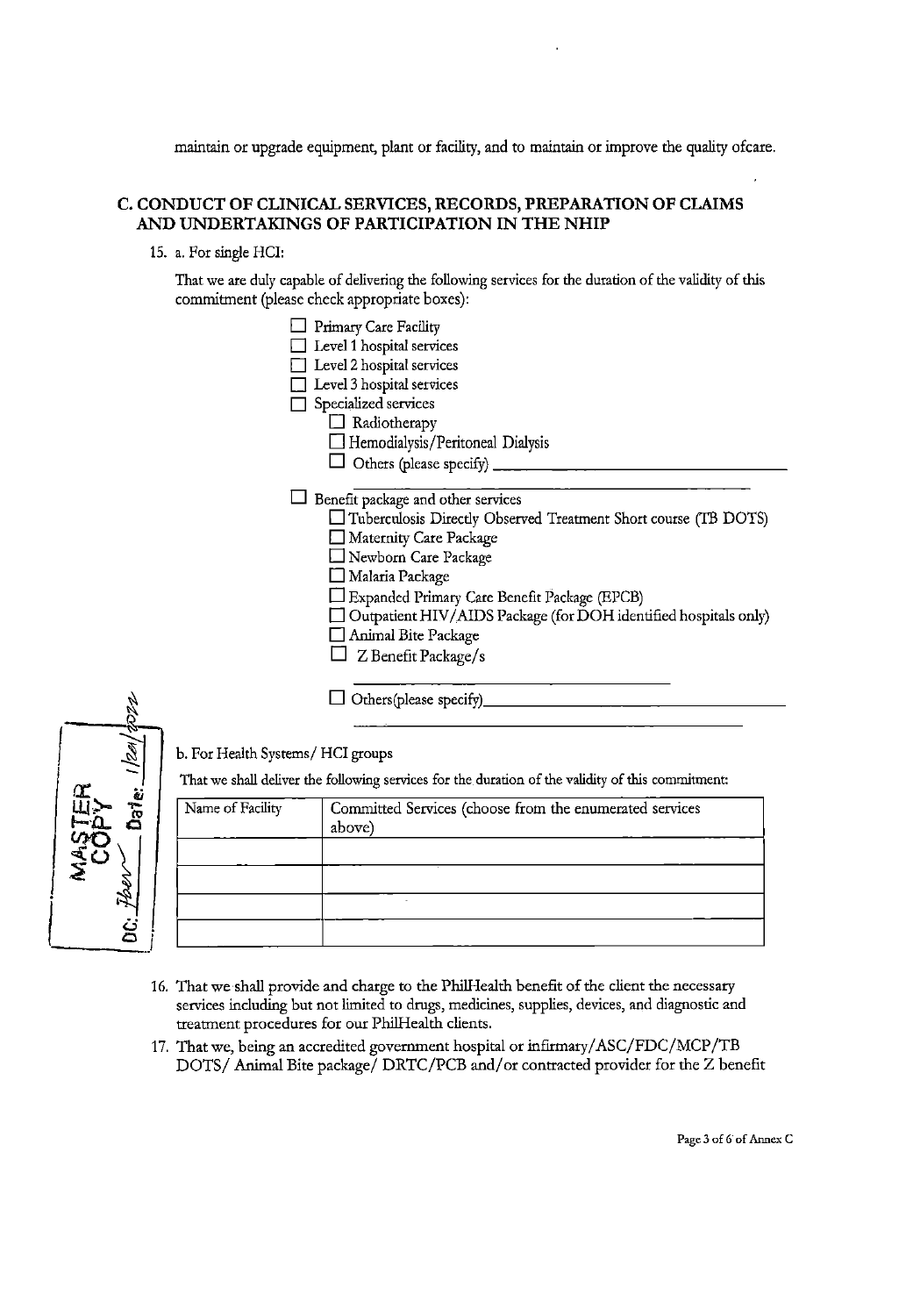package provider, as applicable, shall provide the necessary drugs, supplies and services withno out-of-pocket expenses on the part of the qualified PhilHealth member and their dependents admitted or who consulted in the HCI, as mandated by the PhilHealth "No Balance Billing (NBB) Policy"

- 18. That we, being an accredited provider, shall abide by the rules set in the respective benefit package, including the prescribed disposition and allocation of the PhilHealth reimbursements, as stated in the current guidelines, which shall be used by the HCI to be able to provide the mandatory services and ensure better health outcomes.
- 19. That we, being an accredited EPCB/contracted Z benefit provider/s, as applicable, shall post the co-payment for the drugs/diagnostics or other services, as applicable, in a conspicuous area within the HCI.
- 20. That we, being accredited EPCB provider commits to provide service to a maximum daily patient load of and maximum annual family load of that the HCI can cater to and that we shall not exceed this number.
- 21. That we shall maintain a high level of service satisfaction among PhilHealth clients includingall their qualified dependents/beneficiaries.
- 22. That we shall be guided by PhilHealth-approved clinical practice guidelines or if not available, other established and accepted standards of practice.
- 23. That we shall provide a PhilHealth Bulletin Board for the posting of updated information ofthe NHIP (circulars, memoranda, IEC materials, price reference index, etc.) in conspicuous places accessible to patients, members and dependents of the NHIP within our health facility.
- 24. That we shall always make available the necessary forms for PhilHealth member-patient"suse.
- 25. That we shall treat Phi!Health member-patient with utmost courtesy and respect, assist themin availing PhilHealth benefits and provide them with accurate information on PhilHealth policies and guidelines.
- 26. That we shall ensure that PhilHealth member-patient with needs beyond our service capability are referred to appropriate PhilHealth-accredited health facilities.

#### **D. MANAGEMENT INFORMATION SYSTEM**

- 27. That we shall maintain a registry of all our PhilHealth members-patients (including newborns) and a database of all claims filed containing actual charges (board, drugs, labs, auxiliary, services and professional fees), actual amount deducted by the facility as PhilHealth reimbursement and actual PhilHealth reimbursement, which shall be made available to PhilHealth or any of its authorized personnel.
- 28. That we shall maintain and submit to PhilHealth an electronic registry of physicians and dentists including their fields of practice, official e-mail and mobile phone numbers.
- 29. That we shall, if connected with e-claims, electronically encode the laboratory / diagnostic examinations done, drugs and supplies used in the care of the patient in our information system which shall be made available for PhilHealth use.
- 30. That we shall ensure that true and accurate data are encoded in all patients" records.
- 31. That we shall only file true and legitimate claims recognizing the period of filing the same after the patient"s discharge as prescribed in PhilHealth circulars. '
- ~ 32. That we shall submit claims in the format required by PhilHealth for our facility.



**Page 4 of 6 of Annex C**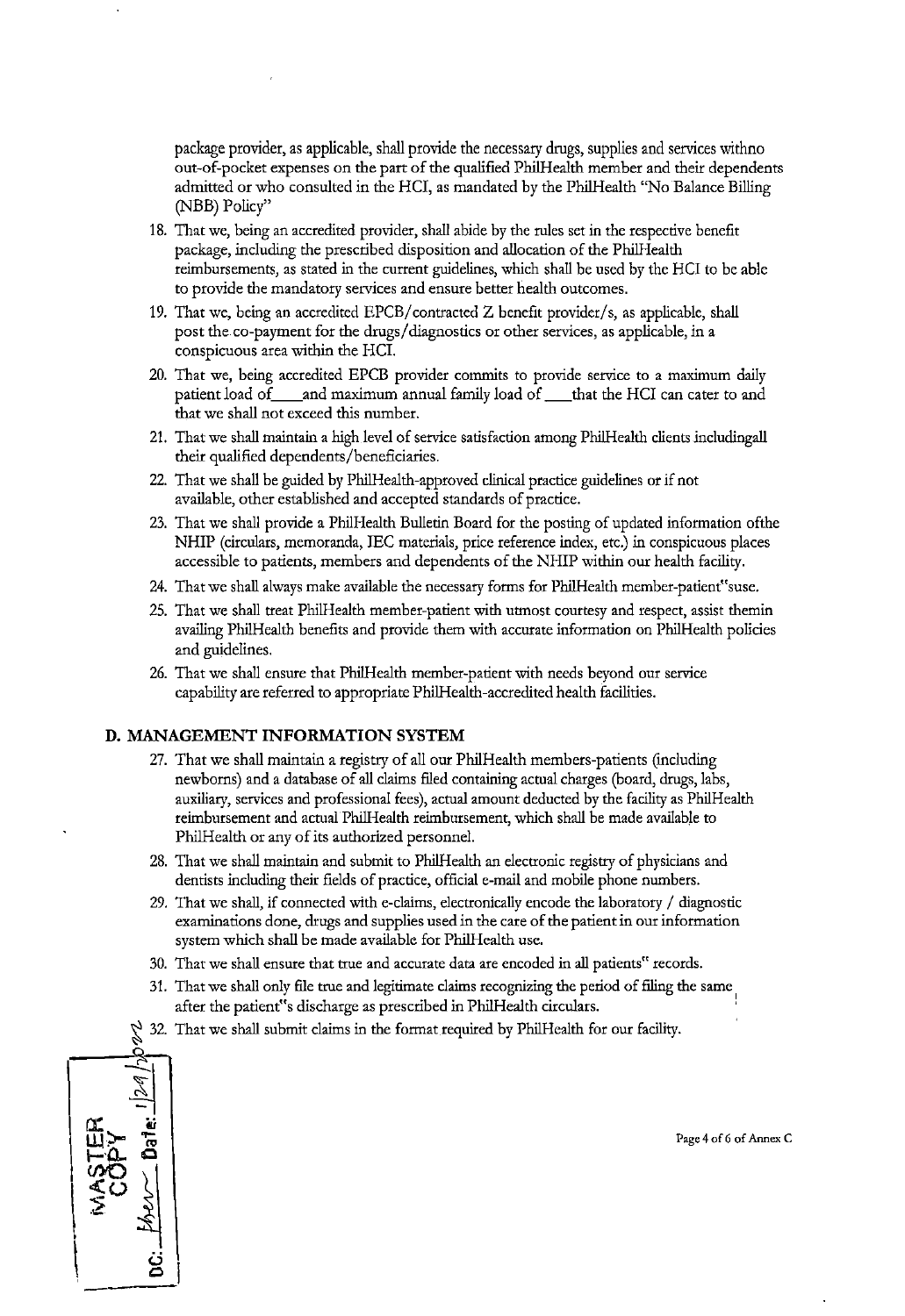- 33. That we shall regularly submit PhilHealth monitoring reports as required in PhilHealth **circulars.**
- 34. That we shall annually submit to PhilHealth a copy of our audited financial statement/ report, to include the disposition ofPhi!Health reimbursement.

#### **E. REGULAR SURVEYS /ADMINISTRATIVE INVESTIGATIONS /DOMICILIARY VISITATIONS ON THE CONDUCT OF OPERATIONS IN THE EXERCISE OFTHE PRIVILEGE OF ACCREDITATION**

- 35. That we shall extend full cooperation with duly recogoized authorities of Phi!Health and any other **authorized personnel and instrumentalities to provide access to patient records and submit to any**  orderly assessment conducted by Phi!Health relative to any findings, adverse reports, pattern of utilization and/or any other acts indicative of any illegal, irregular and/or unethical practicesin our operations as an accredited HCI of the NHIP that may be prejudicial or tends to undermine the NHIP and make available all pertinent official records and documents including the provision of copies thereof; provided that our rights to private ownership and privacy are respected at all times.
- 36. That we shall ensure that our officers, employees and personnel extend full cooperation and due courtesy to all Phi!Health officers, employees and staff during the conduct of assessment/visitation/investigation/ monitoring of our operations as an accredited HCiof the NHIP.
- 37. That at any time during the period of our participation in the NHIP, upon request of PhilHealth, we shall voluntarily sign and execute a new "Performance Commitment" to coverthe remaining portion of our accreditation or to renew our participation with the NHIP as the case may be, as a sign of our good faith and continuous commitment to support the NHIP.
- 38. That, unless proven to be a palpable mistake or excusable error, we shall take full responsibility for any inaccuracies and/ or falsities entered into and/ or reflected in our patients' records as well as in any omission, addition, inaccuracies and/or falsities entered into and/ or reflected in claims submitted to Phi!Health by our institution.
- 39. That we shall comply with PhilHealth"s summons, subpoena, subpoena ,duces tecum" and other legal or quality assurance processes and requirements.
- 40. That we shall recognize the authority of PhilHealth, its Officers and personnel and/or its duly authorized representatives to conduct regular surveys; domiciliary visits, and/ or conduct administrative assessments at any reasonable time relative to the exercise of our privilege and conduct of our operations as an accredited HCI of the NHIP.
- 41. That we shall comply with PhilHealth corrective actions given after monitoring activities within the prescribed period.

#### **F. Miscellaneous Provisions**

- 42. That we shall protect the NHIP against abuse, violation and/ or over-utilization ofits funds and we shall not allow our institution to be a party to any act, scheme, plan, or contract thatmay directly or indirectly be prejudicial or detrimental to the NHIP.
- 43. That we shall not directly or indirectly engage in any form of unethical or improper practicesas an accredited health care provider such as but not limited to solicitation of patients for
	- purposes of compensability under the NHIP, the purpose and/or the end consideration of which tends unnecessary financial gain rather than promotion of the NHIP.



Page 5 of 6 of Annex C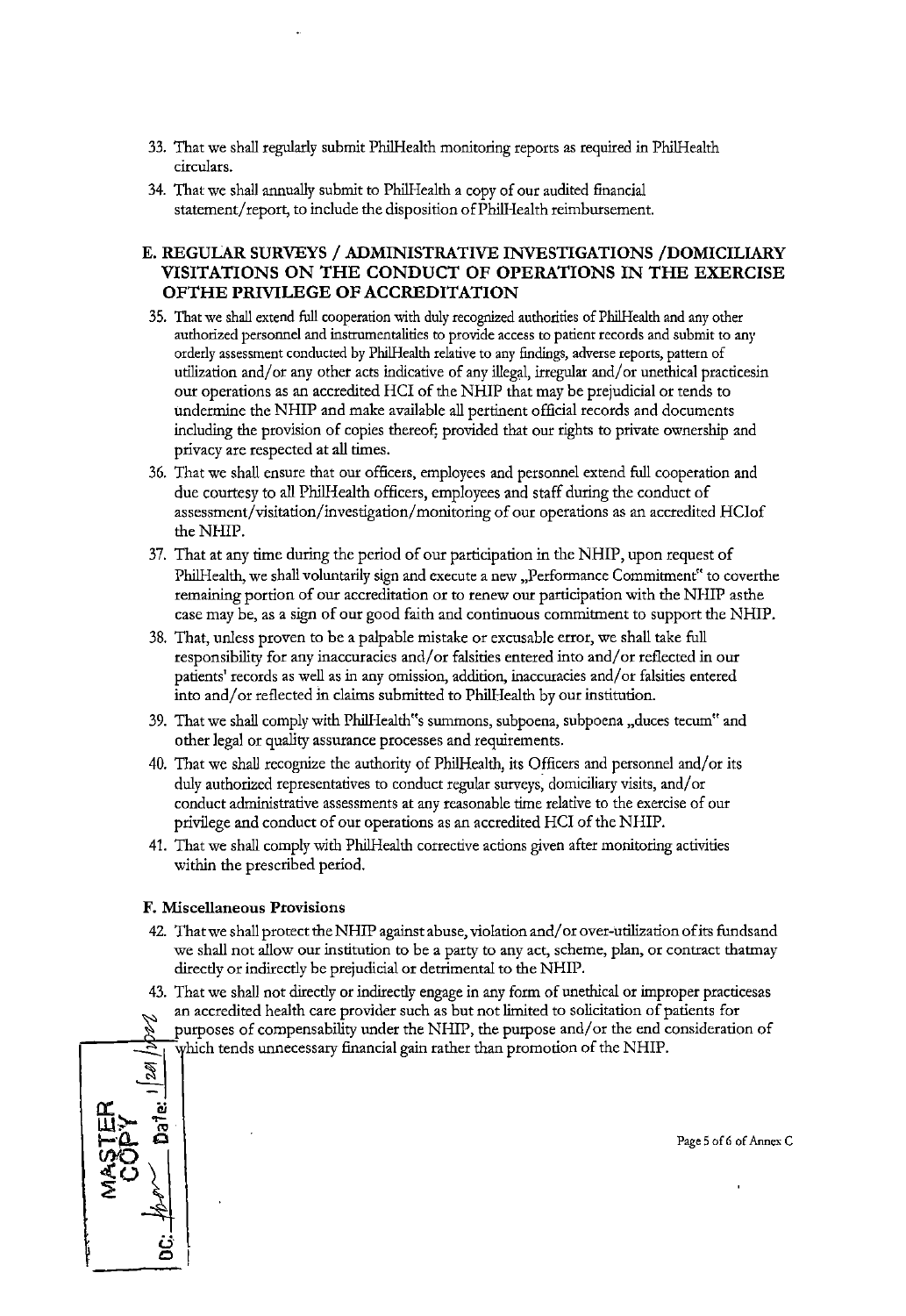- 44. That we shall immediately report to Phi!Health, its Officers and/ or to any of its personnel, any act of illegal, improper and/or unethical practices of HCI of the NHIP that may have come to our knowledge direcdy or indirecdy.
- 45. That we shall allow Phi!Health to deduct or charge to our future claims, all reimbursements paid to our institution under the following, but not limited to: (a) during the period of its nonaccredited status as a result of a gap in validity of our DOH LTO, suspension of accreditation, etc; (2) downgrading of level, loss of license for certain services; (c) when NBB eligible Phi!Health members and their dependents were made to pay out-of-pocket for HCI and professional fees, if applicable; (d) validated claims of under deduction of PhilHealth benefits.

Furthermore, recognizing and respecting its indispensable role in the NHIP, we herebyacknowledge the power and authority ofPhilHealth to do the following:

- 46. After due process and in accordance with the pertinent provisions of R.A. 7875 and its IRR,to suspend, shorten, pre-terminate and/ or revoke our privilege of participating in the NHIP including the appurtenant benefits and opportunities at any time during the validity of the commitment for any violation of any provision of this Performance Commitment and of R.A. 7875 and its IRR.
- 47. After due process and in accordance with the pertinent provisions of R.A. 7875 and its IRR,to suspend, shorten, pre-terminate and/or revoke our accreditation including the appurtenant benefits and opportunities incident thereto at any time during the term of the commitment due to verified adverse reports/findings of pattern or any other similar incidents which may be indicative of any illegal, irregular or improper and/ or unethical conduct of our operations.

We commit to extend our full support in sharing Phi!Health"s vision in achieving this nobleobjective of providing accessible quality health insurance coverage for all Filipinos.

Very truly yours,

**Head of Facility /Medical Director/ Chief of Hospital** 

With my express conformity,

**Local Chief Executive/ HCI Owner** 

#### **SUBJECT** : Revised Performance Commitment for HCI (Rev 3)



**Page 6 of 6 of Annex C**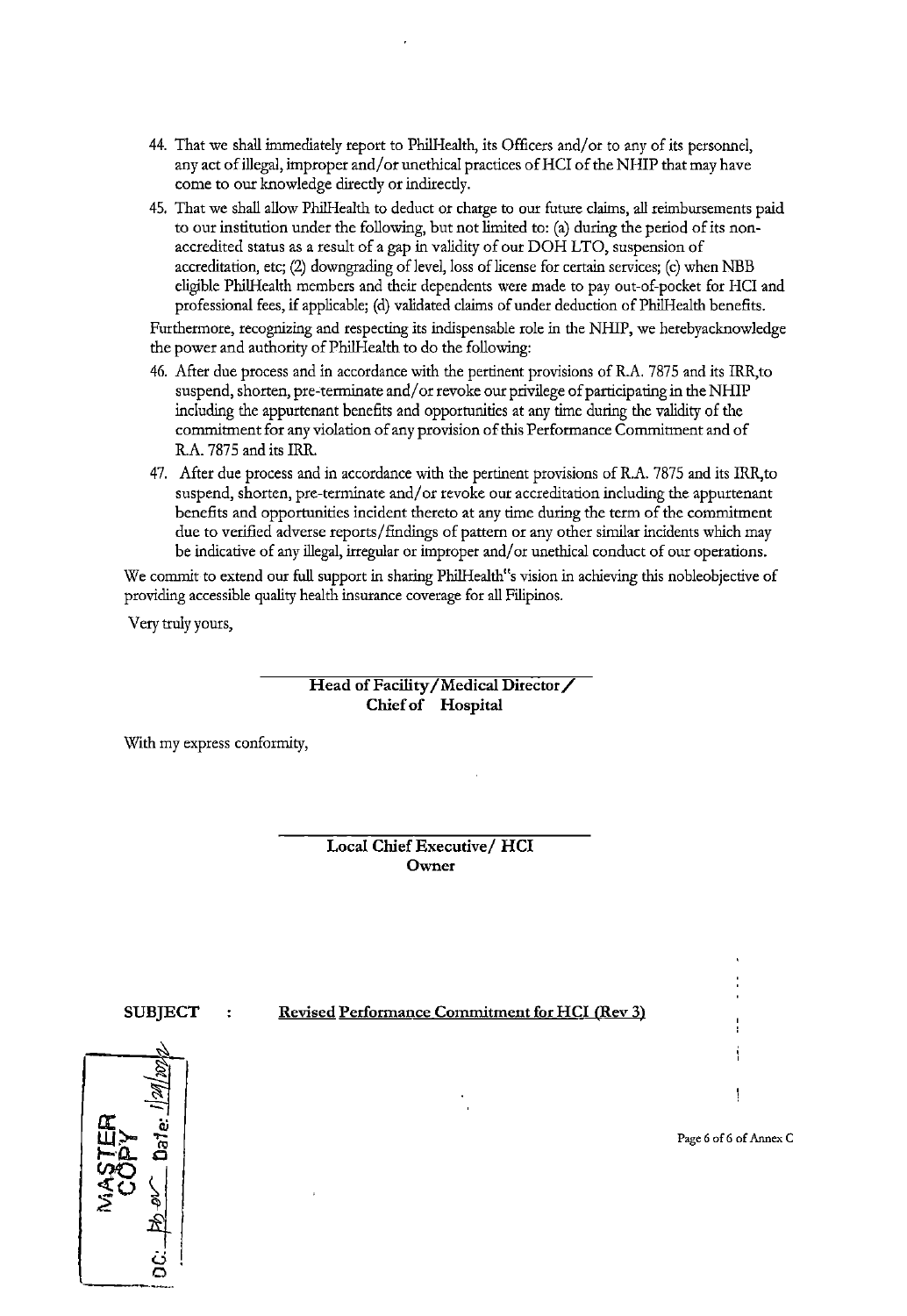## **Annex D: Certification of Service Delivery Agreement with a Referral Facility**

Letterhead of the Referral Facility

#### CERTIFICATION OF SERVICE DELIVERY AGREEMENT WITH A REFERRAL FACILITY

(Inpatient Care)

This is to certify that our facility is PhilHealth accredited and is the referral facility and/or service provider in behalf of (Name of referring facility) for the COVID-19 Home Isolation Benefit Package (CHIBP) from (period of engagement). As a service partner, we shall provide the following services:

### **Hospital**

0 Management of patient needing inpatient care including laboratory and diagnosticservices (as needed)

0 Conduction of patient from home to hospital and vice versa, and as necessary

Further, this facility shall not charge any fees directly from the referred patient.

This certification is being issued for Phi!Health accreditation and monitoring purposes.

CERTIFIED BY: CONCURRED BY:

Referral Facility **Referring Facility** 

Medical Director/ Administrative Officer (Signature over printed name and designation) Medical Director/ Administrative Officer (Signature over printed name and designation)





Page 1 of 1 of Annex D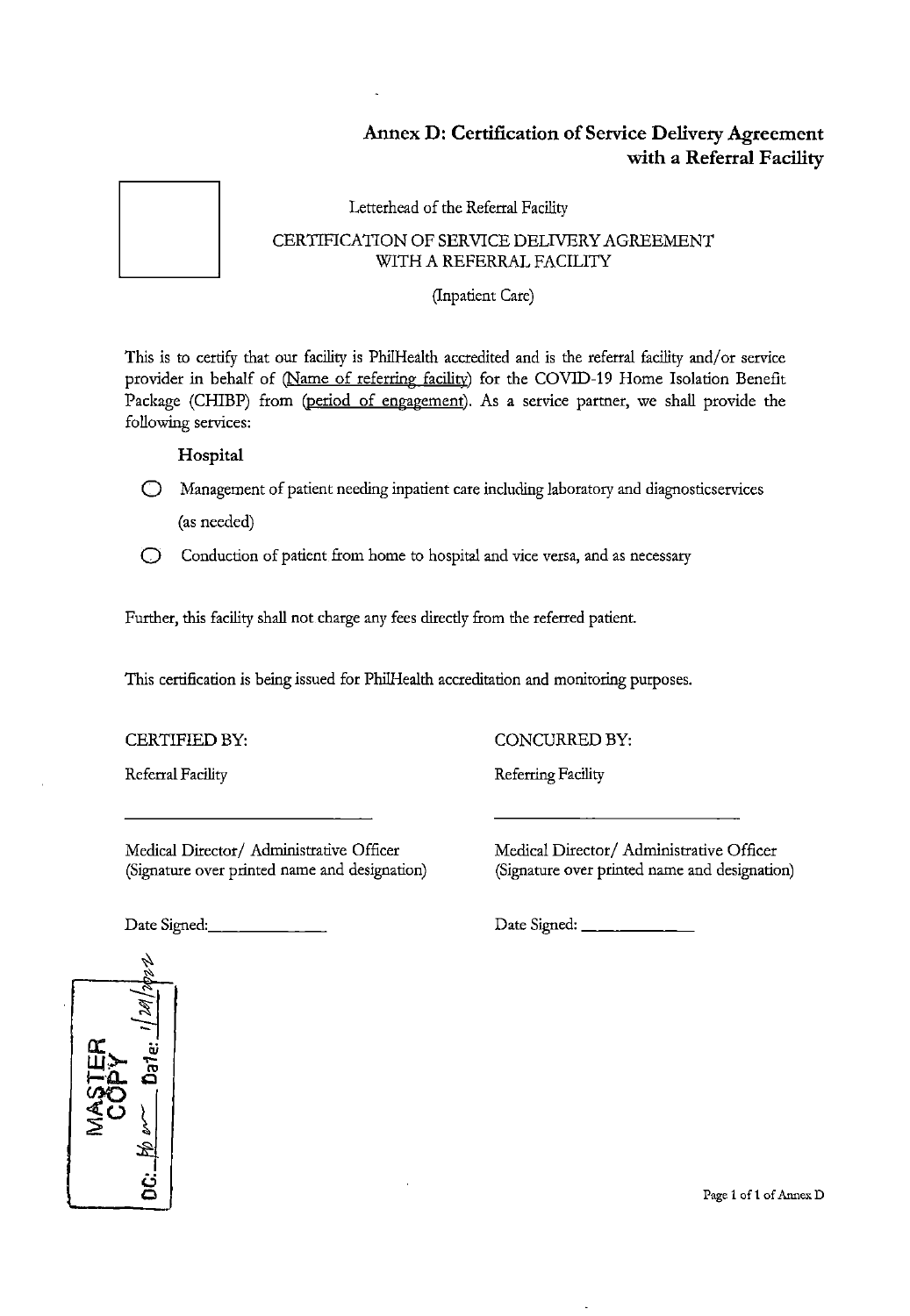## **Annex E: Certification of Service Delivery Agreement with a Qualified Telemedicine Provider**

Letterhead of the Referral Facility

### CERTIFICATION OF SERVICE DELIVERY AGREEMENT WITH A QUALIFIED TELEMEDICINE PROVIDER

(Telemedicine)

This is to certify that our facility is PhilHealth accredited and is the referral facility and/ or service provider in behalf of (Name of referring facility) for the COVID-19 Home Isolation Benefit Package (CHIBP) from (period of engagement). As a service partner, we shall provide of the following **services:** 

## **Teleconsultation service**

- **D** Videoconferencing
- **D** Telephony
- **D** Telereferral

Further, this facility shall while ensuring strict compliance to the data privacy law and shall notcharge any fees directly from the referred patient but shall create billing and payment arrangement with (Name of referring facility) for services provided.

This certification is being issued for PhilHealth accreditation and monitoring purposes.

CERTIFIED BY:

Referral Facility

Medical Director/ Administrative Officer (Signature over printed name and designation)

Date Signed:

CONCURRED BY:

Referring Facility

Medical Director/ Administrative Officer (Signature over printed name and designation)

Date Signed: \_\_\_\_\_\_ \_



**Page 1. of 1 of Annex E**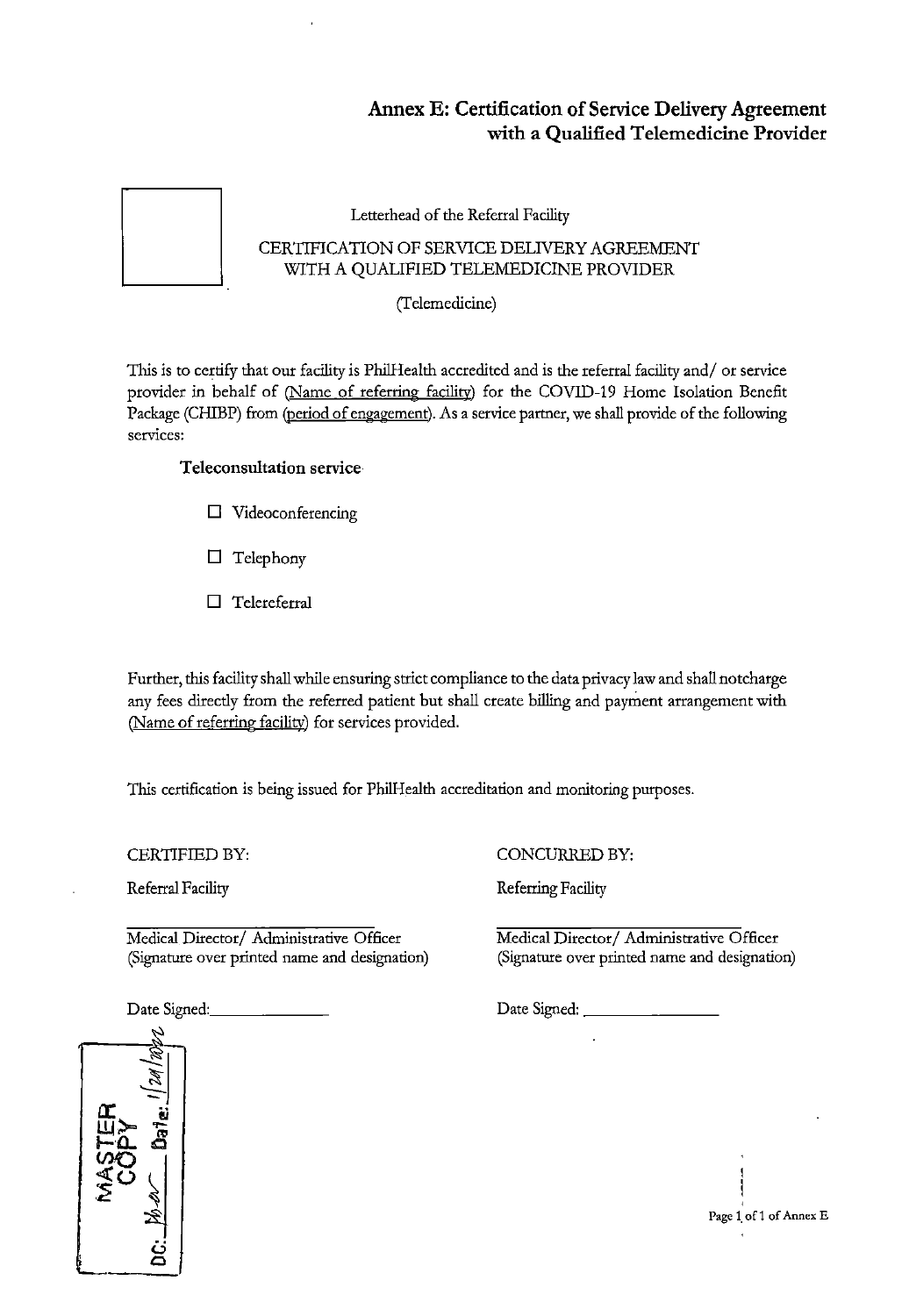## **Annex F: Authorization Letter for the Use of eClaims System**

#### **Authorization for Use of eClaims System**

This is to authorize (Name of the accredited PhilHealth facility) to use our eClaims system for the filing and submission of COVID-19 Home Isolation Benefit Package (CHIBP) claims using its own Phi!Health Accreditation Number (PAN) and cipher key. Further, all Phi!Health reimbursements for the CHIBP's filed claims shall be credited to the (name of partner facility) Auto-Credit Payment Scheme (ACPS) account and shall subsequently be disbursed to the said accredited facility based on agreed terms.

For this purpose, I hereby submit the following bank account information:

| 1. Bank Name           |  |
|------------------------|--|
| 2. Branch              |  |
| 3. Bank Account Name   |  |
| 4. Bank Account Number |  |
|                        |  |
| 6. Landline Number     |  |
| 7. Mobile Number       |  |

(Partner Facility) Signature over printed name Medical Director/ Authorized Representative

Date signed

**Page 1 of 1 of Annex F**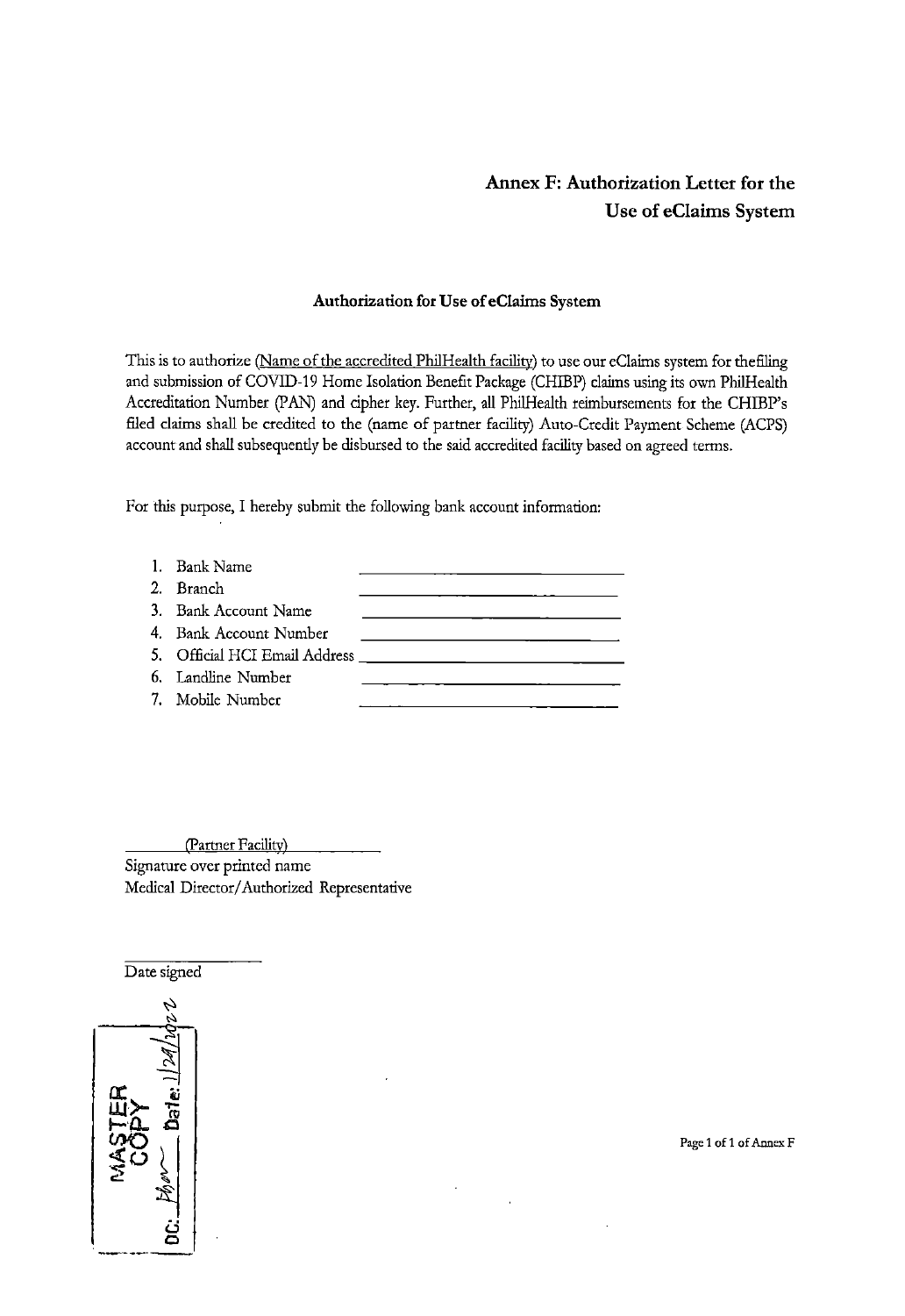## **Annex G: COVID-19 Home Isolation Benefit Package Services**

|              | <b>Mandatory Service</b>                                                                                                                                                                                                                                                                                                                                                                                                                                                                                                                                                                                                                                                                                                                                                                                                                                                                                                                                                                                                                                                                                                                                                                                                                                                                                                                                       | <b>Other Services</b>                                                                                                                                                                                                                                                                                           |
|--------------|----------------------------------------------------------------------------------------------------------------------------------------------------------------------------------------------------------------------------------------------------------------------------------------------------------------------------------------------------------------------------------------------------------------------------------------------------------------------------------------------------------------------------------------------------------------------------------------------------------------------------------------------------------------------------------------------------------------------------------------------------------------------------------------------------------------------------------------------------------------------------------------------------------------------------------------------------------------------------------------------------------------------------------------------------------------------------------------------------------------------------------------------------------------------------------------------------------------------------------------------------------------------------------------------------------------------------------------------------------------|-----------------------------------------------------------------------------------------------------------------------------------------------------------------------------------------------------------------------------------------------------------------------------------------------------------------|
| b<br>24      | Minimum 10-day home isolation<br>a.<br>consultations*<br>Physician consultation, at least twice<br>for the duration of isolation; initial<br>consult must be done face-to-face<br>Succeeding consultation may be done<br>face-to-face or through<br>teleconsultation**<br>b. 24/7 daily monitoring of clinical and<br>supportive care by a nurse may be done<br>through teleconsultation***<br>Provision of home isolation kit which<br>C.<br>contains: 1L 70% alcohol, 5 pieces face<br>mask, 1 thermometer, 1 pulse oximeter,<br>drugs and medicines (18 pieces<br>Paracetamol, 12 pieces Lagundi tablets or<br>equivalent, 6 sachets oral rehydration<br>salts, 10 pieces Ascorbic Acid, 10 pieces<br>Vitamin D and zinc), consent form<br>$(Annex K)$ ****<br>*Except in case of transfer due to deterioration<br>or mortality and based on discharge criteria<br>from applicable guidelines adopted by DOH.<br>**In case of teleconsultation, the patient shall be<br>required to sign a Consent Form and shall be<br>submitted to PhilHealth as additional claim<br>requirement. (see Annex K)<br>***Teleconsultations may be done through anyof<br>the following: telephone call, cellphone or internet<br>using Messenger, Viber, Zoom and other<br>applications.<br>****Home Isolation Kit shall be provided tothe<br>patient during initial consult. | a. Patient Education<br>• How to use pulse oximeter<br>Signs and symptoms to watch out for<br>• Proper doses and when to use drugs<br>and medicines<br>• Waste disposal and infection control<br>• Others as needed<br>b. Patient referral to a higher level facility and<br>patient support while for transfer |
| 2a <br>Dale: | Based on currently acceptable guidelines and other references including:<br>Department of Health (DM 2020-0512: Revised Omnibus Interim Guidelines on                                                                                                                                                                                                                                                                                                                                                                                                                                                                                                                                                                                                                                                                                                                                                                                                                                                                                                                                                                                                                                                                                                                                                                                                          | Prevention, Detection, Isolation, Treatment, and Reintegration Strategies for COVID-19<br>Page 1 of 1 of Annex 0                                                                                                                                                                                                |

**ij 0**   $\overline{\phantom{a}}$ 

## **COVID-19 Home Isolation Benefit Package Services**

 $\sum_{n=1}^{\infty}$   $\frac{1}{n}$  Page 1 of 1 of Annex G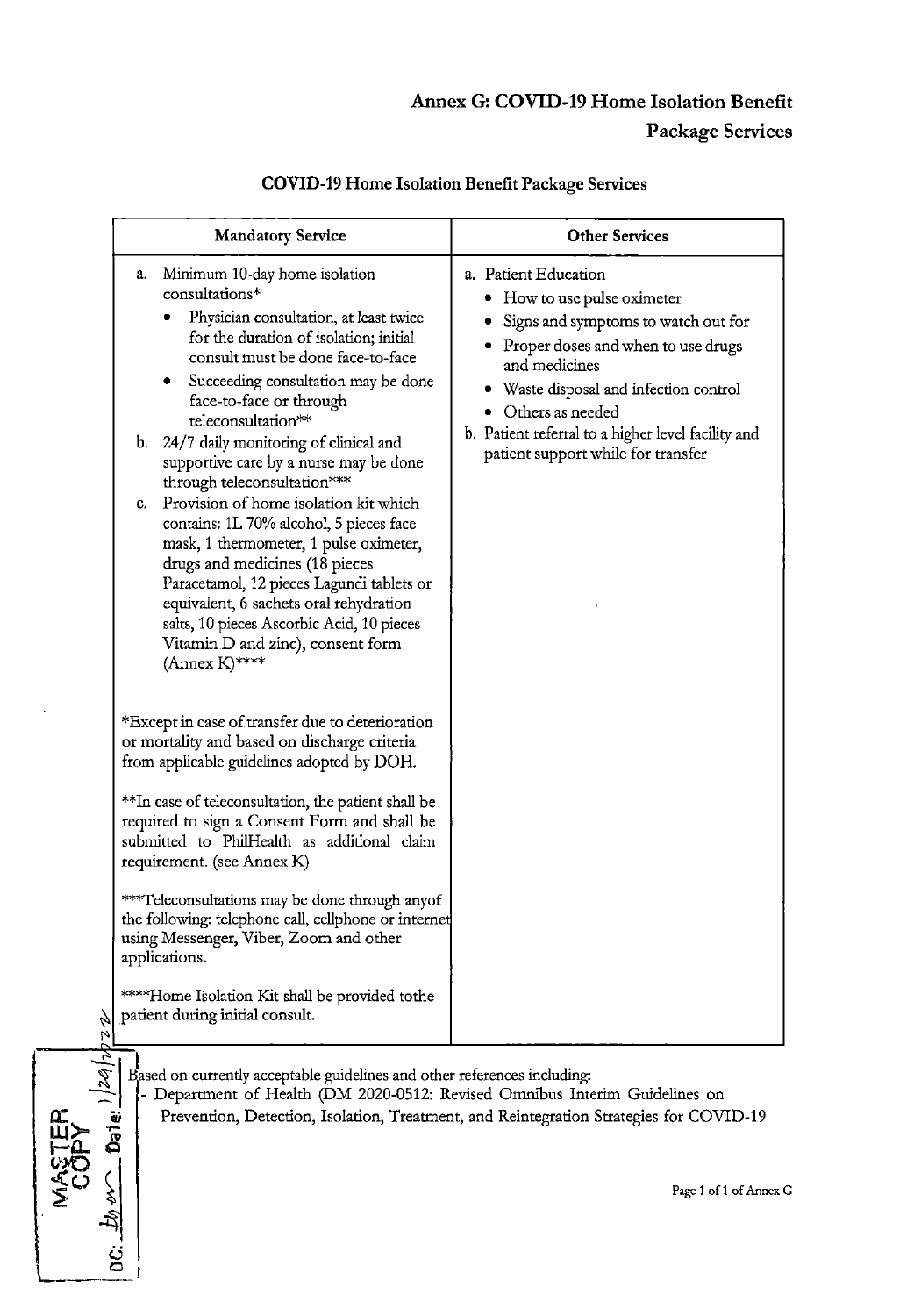## **Annex H: CHIBP Package Rate and Rules on Co-pay**

#### **CHIBP Package Rate and Rules on Co-pay**

a. The applicable package code shall be encoded in the *item* 9 in CF2.

| Package Code | Description |      |           |         |
|--------------|-------------|------|-----------|---------|
| C19HI        | COVID-19    | Home | Isolation | Benefit |
|              | Package     |      |           |         |

Table 1: Applicable Package Code

b. The ICD 10 Code in filing for COVID-19 claims shall be in accordance with World Health Organization (WHO) and DOH guidelines. Any further changes by the DOH in the applicable codes shall take precedence and shall be adopted accordingly by PhilHealth. Theapplicable ICD10 code shall be encoded in the *item* 7 in CF2.

| ICD-10 Code | Description                                    |  |
|-------------|------------------------------------------------|--|
| "U07.1"     | COVID-19 Confirmed                             |  |
| "Z29.0"     | Isolation                                      |  |
| $-11 - 21$  | $\sim$<br>$T$ $T$ $T$ $A$ $A$<br><b>DOITBY</b> |  |

Table 2: Applicable ICD-10 codes per DOH DM No. 2020-0067

- c. The corresponding reimbursement rate *is* Php 5,917.00 per claim.
- d. The reimbursement for government health care facilities shall be utilized to cover all services and medicines provided for in this benefit package and other operating expenses to supportdelivery of care, including hiring of additional personnel, internet subscription, service provider subscription fee and IT hardware. Any remaining fund may be utilized for incentives, including hazard pay, for human resource involved in its operation with sharing based on internal guidelines.
- e. For private health care facilities, reimbursements shall be utilized at their discretion, provided that this shall also be used to cover for incentives, including hazard pay, for human resource involved in its operation, and other costs of delivering the services.

Ì

f. Patients shall shoulder payment for services not included in the package.



**Page 1 of 1 of Annex H**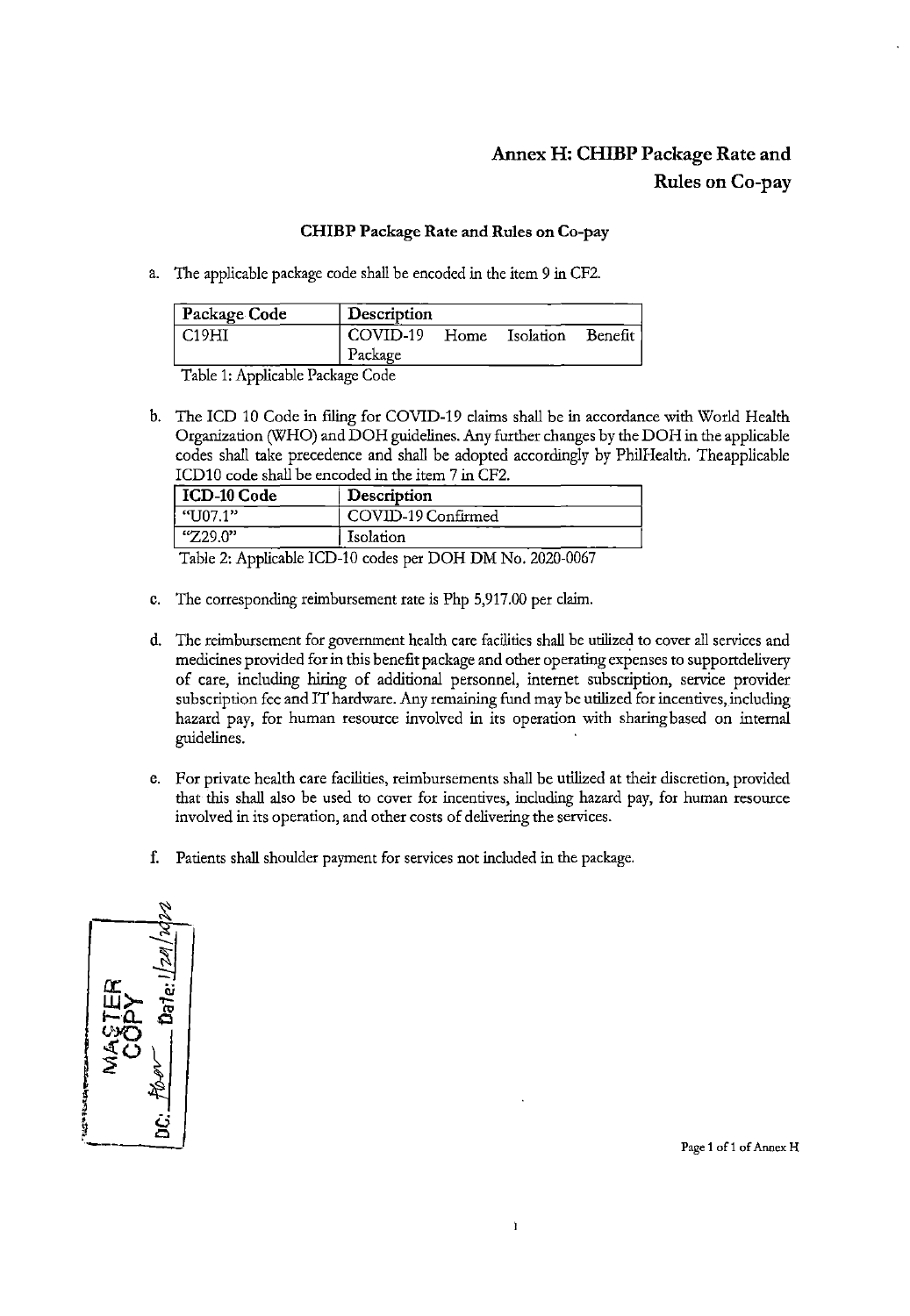## Annex 1: Assessment Checklist of Clinical and Social Criteria for COVID-19 Home Isolation Benefit Package

#### ASSESSMENT CHECKLIST OF CLINICAL AND SOCIAL CRITERIA FOR COVID-19 HOME ISOLATION BENEFIT PACKAGE

|                                                                                                                                                                                                                                                                                               |                                     | Name of Patient: |        |                        |   |            | Age:                | Date Done: New York 1988              |                |                            |     |    |    |
|-----------------------------------------------------------------------------------------------------------------------------------------------------------------------------------------------------------------------------------------------------------------------------------------------|-------------------------------------|------------------|--------|------------------------|---|------------|---------------------|---------------------------------------|----------------|----------------------------|-----|----|----|
|                                                                                                                                                                                                                                                                                               |                                     |                  |        |                        |   |            |                     |                                       |                |                            |     |    |    |
|                                                                                                                                                                                                                                                                                               |                                     |                  |        |                        |   |            |                     |                                       |                |                            |     |    |    |
| Panuto: Lagyan ng tsek mark□ ang kahon sa tabi ng iyong obserbasyon at rekomendasyon ayon sa mga kasagutan ng pasyenteng<br>ineevaluate. Siguraduhing lahat ng kahon ay napunan ng tama at ang mga rekomendasyon ay ayon sa mga panuntunan na<br>nakasulat sa baba.<br>A. Clinical Evaluation |                                     |                  |        |                        |   |            |                     |                                       |                |                            |     |    |    |
| Part 1. Signs and symptoms                                                                                                                                                                                                                                                                    |                                     |                  |        |                        |   |            |                     |                                       |                |                            |     |    |    |
| Fever<br>۰                                                                                                                                                                                                                                                                                    | ⊔                                   | Yes              | $\Box$ | No                     |   |            | Shortness of breath |                                       |                | τI                         | Yes | □  | No |
| Cough<br>۰                                                                                                                                                                                                                                                                                    | $\Box$                              | Yes              | 口      | No                     | ۰ | Chest pain |                     |                                       |                | ப                          | Yes | ப  | No |
| Colds<br>ø                                                                                                                                                                                                                                                                                    | □                                   | Yes              | ப      | $\mathbf{N}\mathbf{o}$ |   | Diarrhea   |                     |                                       |                | ப                          | Yes | Ш  | No |
| Muscle pain                                                                                                                                                                                                                                                                                   | □                                   | Yes              | □      | No                     |   |            | Loss of taste/smell |                                       |                | □                          | Yes | □  | No |
| Body weakness<br>٠                                                                                                                                                                                                                                                                            | □                                   | Yes              | $\Box$ | No                     |   |            |                     |                                       |                |                            |     |    |    |
| checklist at irekomendang magpakonsulta sa doktor<br>Part 2. History of illness / Health risk factors<br>Immune suppressed (katulad ng HIV, cancer and Tuberculosis)                                                                                                                          |                                     |                  |        |                        |   |            |                     |                                       | Yes            |                            | ப   | No |    |
| May mga risk factors sa malubhang COVID-19 (obesity, >60 years of age,<br>pregnancy, smoker)                                                                                                                                                                                                  |                                     |                  |        |                        |   |            |                     | □                                     | Yes            |                            | □   | No |    |
| May mga comorbidities (katulad ng hypertension, heart disease, diabetes and<br>chronic kidney/lung disease)                                                                                                                                                                                   |                                     |                  |        |                        |   |            |                     | ப                                     | Yes            |                            | ⊔   | No |    |
| Nangangailangan ng supportive care (katulad ng oxygen, antibiotics, intravenous<br>hydration)                                                                                                                                                                                                 |                                     |                  |        |                        |   |            |                     | ப                                     | Yes            |                            | ப   | No |    |
| Tandaan: Kapag Yes sa dalawa o higit pa, ang patient ay hindi maaaring i-home isolate. Kapag Yes sa isa, ikonsulta sa doctor<br>kung maaaring mag home isolation. Kapag No sa lahat, ang patient ay clinically eligible for home isolation at magpatuloy sa Social                            |                                     |                  |        |                        |   |            |                     |                                       |                |                            |     |    |    |
| Criteria Evaluation.                                                                                                                                                                                                                                                                          |                                     |                  |        | $\Box$                 |   |            |                     | □                                     |                |                            |     |    |    |
| Clinically eligible for Home Isolation                                                                                                                                                                                                                                                        |                                     |                  |        | Yes                    |   |            |                     |                                       | N <sub>0</sub> |                            |     |    |    |
| B <del>. S</del> ocial criteria Evaluation                                                                                                                                                                                                                                                    |                                     |                  |        |                        |   |            |                     |                                       |                |                            |     |    |    |
|                                                                                                                                                                                                                                                                                               |                                     |                  |        |                        |   |            | Yes                 | ப                                     | No             |                            |     |    |    |
|                                                                                                                                                                                                                                                                                               |                                     |                  |        |                        |   |            | Yes                 | Ω.                                    | No             |                            |     |    |    |
| $\frac{1}{2}$ . May sariling kwarto<br>2. May sariling banyo/toilet<br>$\frac{2}{3}$ . May sapat na airflow/ventilation                                                                                                                                                                       |                                     |                  |        |                        |   |            | Yes                 | 0                                     | No             |                            |     |    |    |
| May tagapangalaga o kakayanan ma-meet ang pang-<br>≏<br>araw-araw na pangangailangan                                                                                                                                                                                                          |                                     |                  |        |                        |   |            | Yes                 |                                       | No             |                            |     |    |    |
| May sariling landline, cellphone, o laptop na maaaring<br>magamit para sa teleconsultation<br>g                                                                                                                                                                                               |                                     |                  |        |                        |   | ப          | Yes                 | 0                                     | No             |                            |     |    |    |
| - 0<br>Tandaan: Kapag ang patient ay may kahit isang sagot na "no" sa social criteria evaluation, ang patient ay hindi maaaring i-home<br>isolate. <sup>1</sup>                                                                                                                               |                                     |                  |        |                        |   |            |                     |                                       |                |                            |     |    |    |
| ō<br>Socially eligible for Home Isolation                                                                                                                                                                                                                                                     |                                     |                  | П.     | Yes                    |   |            | □                   | <b>No</b>                             |                |                            |     |    |    |
|                                                                                                                                                                                                                                                                                               |                                     |                  |        |                        |   |            |                     |                                       |                |                            |     |    |    |
| Tandaan:<br>(1) Kapag na-meet ng patient parehas and social at clinical criteria, sila ay maaring i-home isolate.<br>(2) Kapag naman na-meet nila ang clinical criteria lamang, sila ay dapat i-isolate sa isang TTMF/CIU.                                                                    |                                     |                  |        |                        |   |            |                     |                                       |                |                            |     |    |    |
| Recommended for:                                                                                                                                                                                                                                                                              |                                     |                  | о      |                        |   |            |                     | Home Isolation $\Box$ TTMF/CIU $\Box$ |                | Magpakonsulta sa<br>doktor |     |    |    |
| Assessed by:                                                                                                                                                                                                                                                                                  | Name with signature and designation |                  |        |                        |   |            |                     |                                       |                |                            |     |    |    |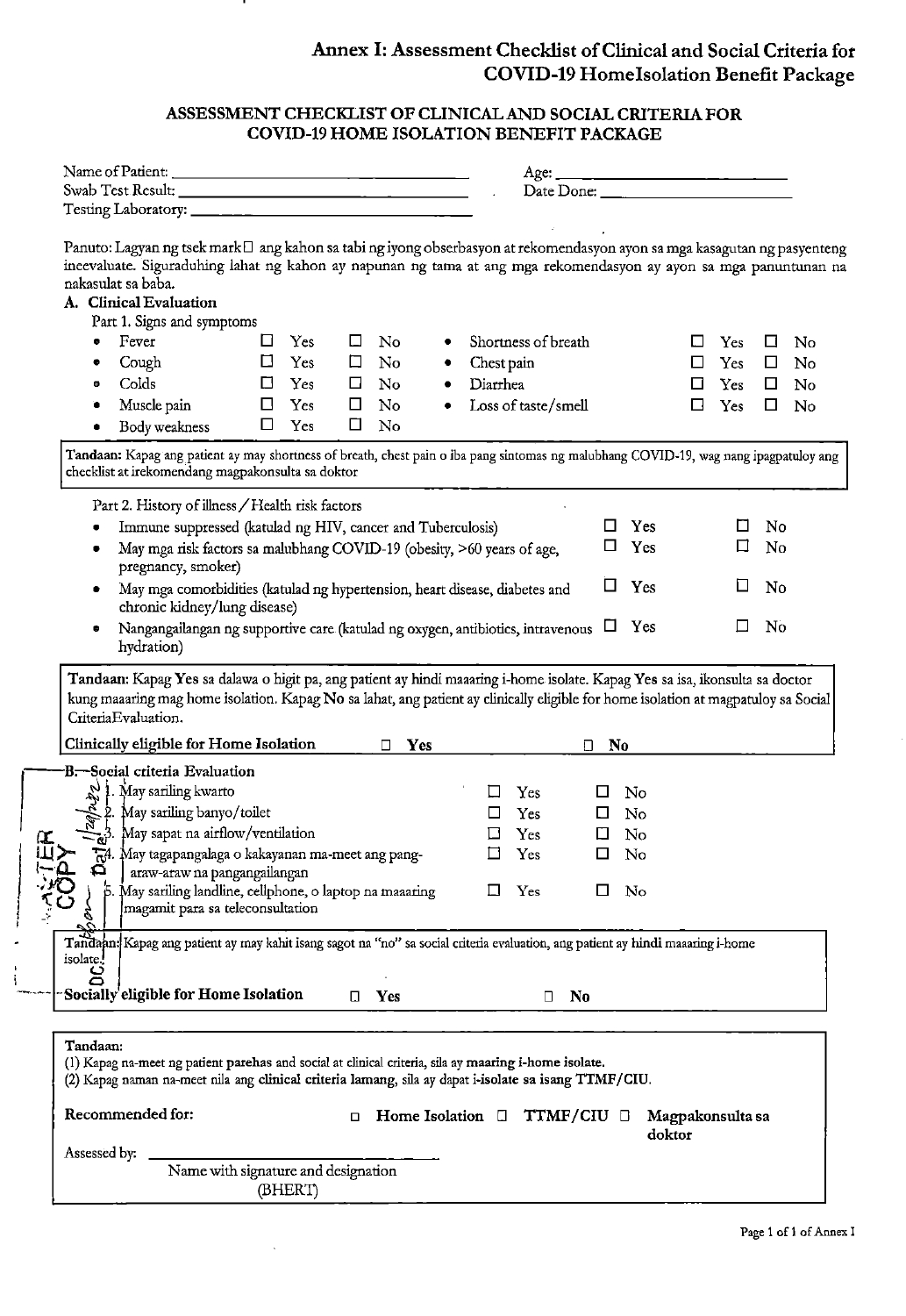

Page 1 of 1 of Annex J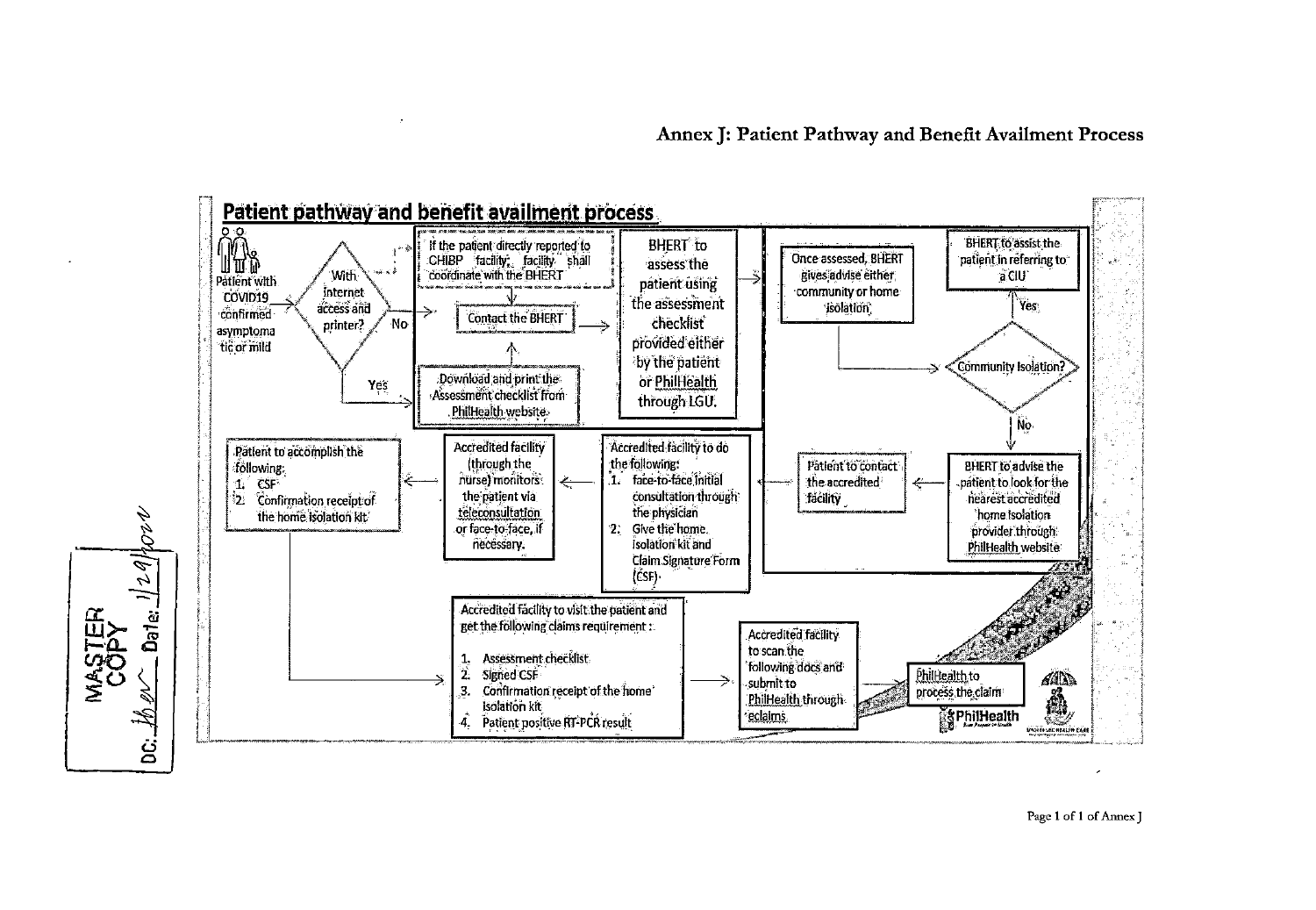## **Annex K: Claims Requirement**

#### **Claims Requirement**

- a. Duly signed Claim Signature Form (CSF);
- · b. Copy of tbe positive RT-PCR result *(plate-based or carttidge-based) done from a DOH-licensed laboratory);* 
	- c. Duly Signed Clearance from tbe Assessment Checklist of Clinical and Social Criteria for COVID-19 Home Isolation Benefit Package (Annex H);
	- d. Duly Signed Certification of COVID-19 Home Isolation Kit Issuance (Annex]) or a duly signed acknowledgement receipt;
	- e. Signed Authorization and Consent to Participate in Teleconsultation (Annex K)
	- f. Accomplished monitoring sheet signed by tbe home isolation team (Annex L)



**Page 1 of 1 of Annex K**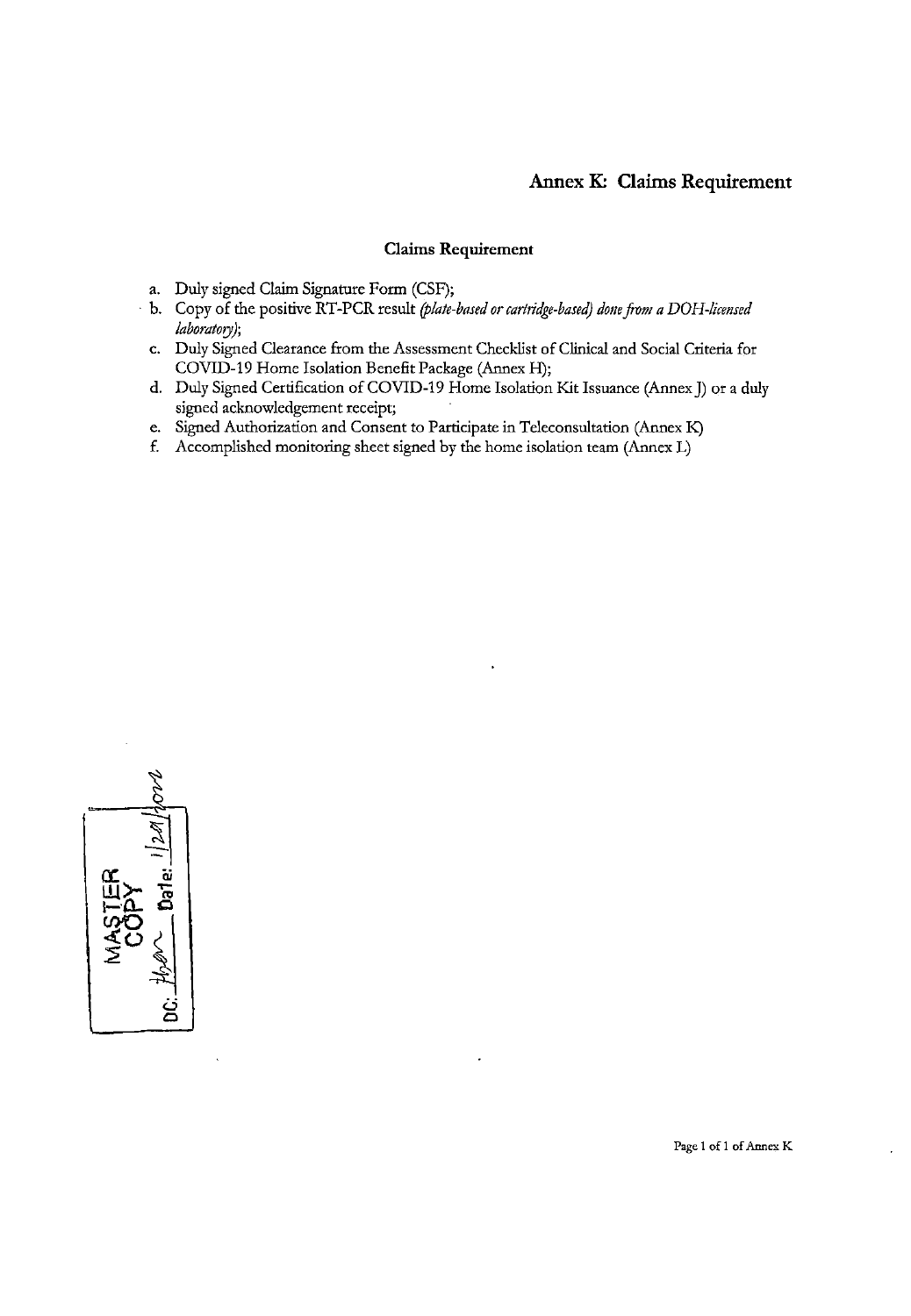#### Certification of COVID-19 Home Isolation Kit Issuance

This is to acknowledge receipt of the COVID-19 Homecare kit.

- D 1. 1L 70% Alcohol
- □ 2. 5 pieces Face Mask
- D 3. 1-uoit Pulse Oximeter
- D 4. 1-unit Digital Thermometer
- D 5. Authorization and Consent to Participate in Teleconsultation
	- 6. Drugs and Medication
- D a. 18 pieces Paracetamol (500 mg)
- D b. 12 pieces Lagundi Tablets or equivalent
- D c. 6 sachets ORS
- D d. 10 pieces Ascorbic Acid
- D e. 10 pieces Vitamin D
- $\Box$  f. Zinc

(Signature over Printed Name of Patient and Date) PhilHealth Identification No. (PIN): \_\_\_\_\_\_\_\_\_\_

COVID-19 Home Isolation Kit Issued by: \_

Signature over Printed Name

Date: \_\_\_\_\_\_\_ \_

~  $\sqrt{\frac{1}{2}}$ ا '-<br>∰> # .: .  $\frac{1}{2}$   $\frac{1}{2}$  $2 - 311$ I ٺي  $\subset$ 

Page 1 of 1 of Annex L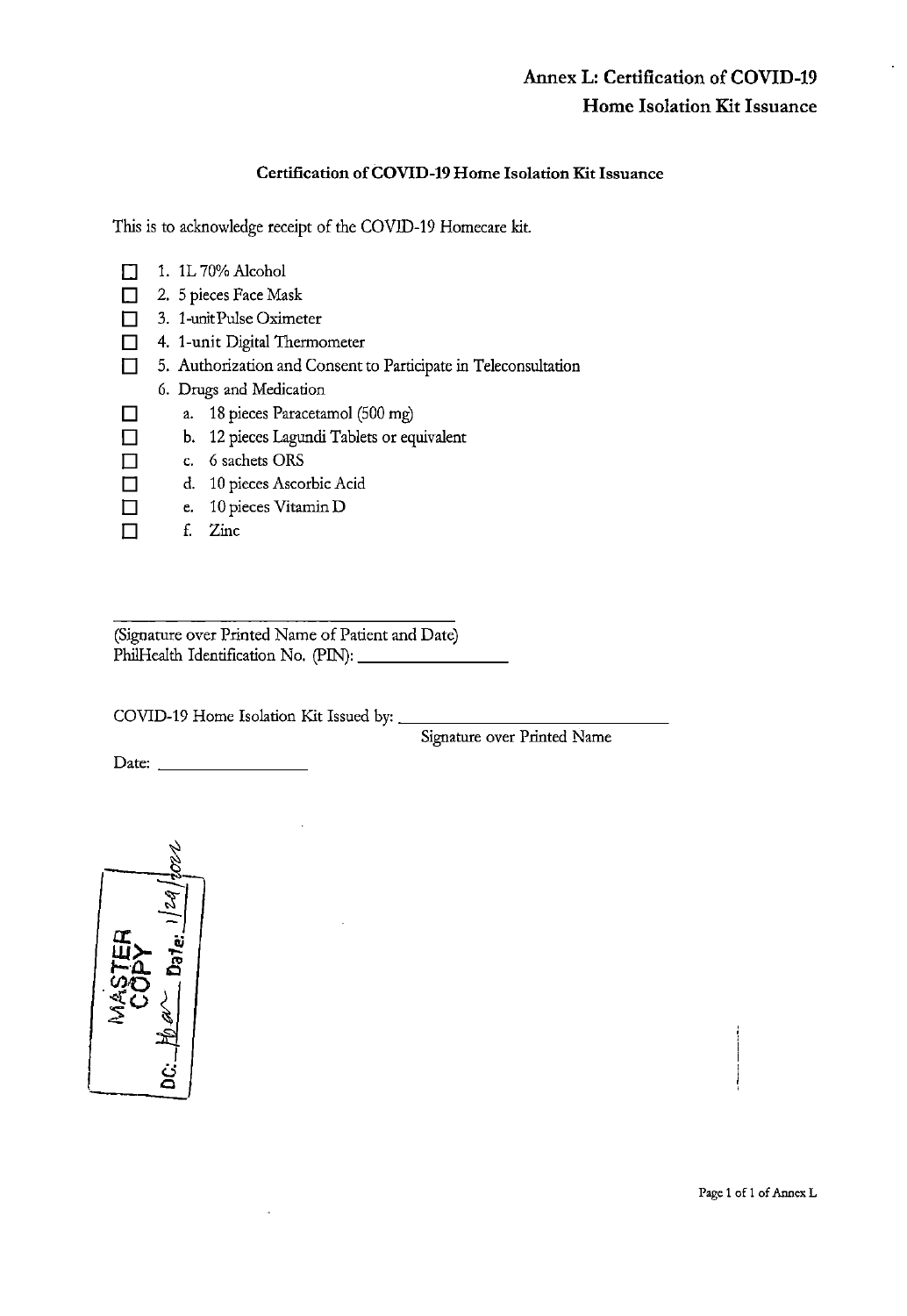#### AUTHORIZATION AND CONSENT TO PARTICIPATE IN TELEMEDICINE CONSULTATION

The purpose of this form is to obtain your consent to participate in a telemedicine consultation with the following physician/s: Name of Physician/s:

Purpose and Benefits. The purpose of this service is to use telemedicine to enable patients to still receive health services even whilestaving at home during the enhanced community quarantine, except for serious conditions, emergencies, or to avail of COVID-19-related health services as per standing protocols.

Nature of Telemedicine Consultation: During the telemedicine consultation:

- a) Details of you and/or the patient's medical history, examinations, x-rays, and tests will be collected and discussed with other health professionals through the use of interactive video, audio and telecommunications technology if needed.
- b) Physical examination of you or the patient may take place.
- c) Nonmedical technical personnel may be present in the telemedicine studio to aid in video transmission, if needed.
- d) Video, audio, and/or digital photo may be recorded during the telemedicine consultation visit.

Medical Information and Records. All existing laws regarding your access to medical information and copies of your medical records apply to this telemedicine consultation. Additionally, dissemination of any patient identifiable images or information from this telemedicine interaction to researchers or other entities shall not occur without your consent, unless authorized by existing law, policies and guidelines on privacy and data protection.

Confidentiality. Reasonable and appropriate efforts have been made to eliminate any confidentiality risks associated with the telemedicine consultation. Organizational, physical and technical security measures are in place to ensure that all information processed during the consultation will remain confidential and only authorized personnel will have access to such information on a need-to-know basis. All existing laws, policies and guidelines on privacy and data protection apply to information disclosed during this telemedicine consultation.

Potential Risks and Consequences. The telemedicine consultation will be similar to a routine medical office visit, except interactive video technology will allow you to communicate with a physician at a distance. At first you may find it difficult or uncomfortable tocommunicate using video images. The use of video technology to deliver healthcare and educational services is a new technology and may not be equivalent to direct patient to physician contact. As any medical procedure, there may be potential risks associated with the use of this technology. These risks may include, but may not be limited to:

- a. Information transmitted may not be sufficient to allow for a conclusive consultation by specialist. Following the telemedicine consultation, your physician may recommend a visit to a health facility for further evaluation.
- b. Delays in medical evaluation and treatment could occur due to deficiencies or failures of the equipment. Security protocols could fail, causing a breach of privacy of my confidential medical information.
- c. A lack of access to complete medical records may result in errors in medical judgement.
- d. There is no guarantee that this tele-consultation will eliminate the need for me to see a specialist in person.

Rights. You may withhold or withdraw consent to the telemedicine consultation at any time without affecting your right of future care or treatment, or risking the loss or withdrawal of any program benefits to which you would otherwise be entitled. You have the option to consult with the physician in person if you travel to his or her location.

Financial Agreement. You and/or your insurance company will not be billed for this visit.

I have been advised of all the potential risks, consequences and benefits of telemedicine. The physician of this telemedicine consultation has discussed with me the information provided above. I have had an opportunity to ask questions about this informationand all of my questions have been answered. I understand the written information provided above.

Signature:

| Patient-(or-person_authorized to give consent)                             | Date:                           |
|----------------------------------------------------------------------------|---------------------------------|
| If signed by person other that patient, provide relationship to patient: _ |                                 |
| Witness:<br>۵                                                              | Date:<br>Page 1 of 1 of Annex M |
|                                                                            |                                 |
|                                                                            |                                 |